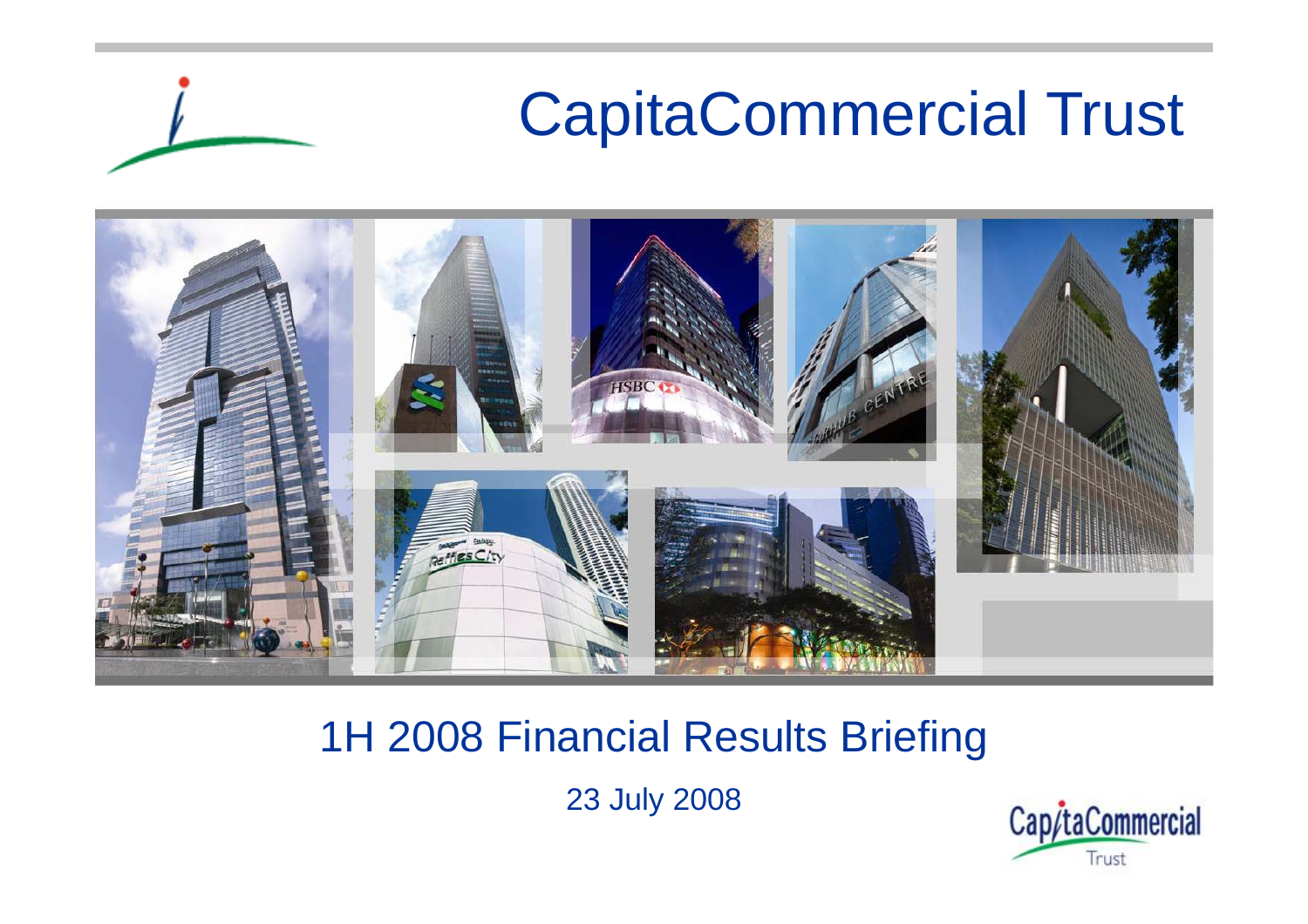# **Important Notice**

This presentation is focused on comparing actual results versus forecasts stated in the CapitaCommercial Trust (CCT)'s Circular dated 9 June 2008. This shall be read in conjunction with paragraph 9 of CCT's 2008 Second Quarter Unaudited Financial Statement and Distribution **Announcement.**

The past performance of CCT is not indicative of the future performance of CCT. Similarly, the past performance of CapitaCommercial Trust Management Limited, the manager of CCT is not indicative of the future performance of the Manager.

The value of units in CCT (CCT Units) and the income derived from them may fall as well as rise. The CCT Units are not obligations of, deposits in, or guaranteed by, the CCT Manager. An investment in the CCT Units is subject to investment risks, including the possible loss of the principal amount invested. Investors have no right to request that the CCT Manager redeem or purchase their CCT Units while the CCT Units are listed. It is intended that holders of the CCT Units may only deal in their CCT Units through trading on Singapore Exchange Securities Trading Limited (SGX-ST). Listing of the CCT Units on the SGX-ST does not guarantee <sup>a</sup> liquid market for the CCT Units.

This presentation may contain forward-looking statements that involve assumptions, risks and uncertainties. Actual future performance, outcomes and results may differ materially from those expressed in forward-looking statements as <sup>a</sup> result of <sup>a</sup> number of risks, uncertainties and assumptions. Representative examples of these factors include (without limitation) general industry and economic conditions, interest rate trends, cost of capital and capital availability, competition from other developments or companies, shifts in expected levels of occupancy rate, property rental income, charge out collections, changes in operating expenses (including employee wages, benefits and training costs), governmental and public policy changes and the continued availability of financing in the amounts and the terms necessary to support future business.

You are cautioned not to place undue reliance on these forward-looking statements, which are based on the current view of the CCT Manager on future events.

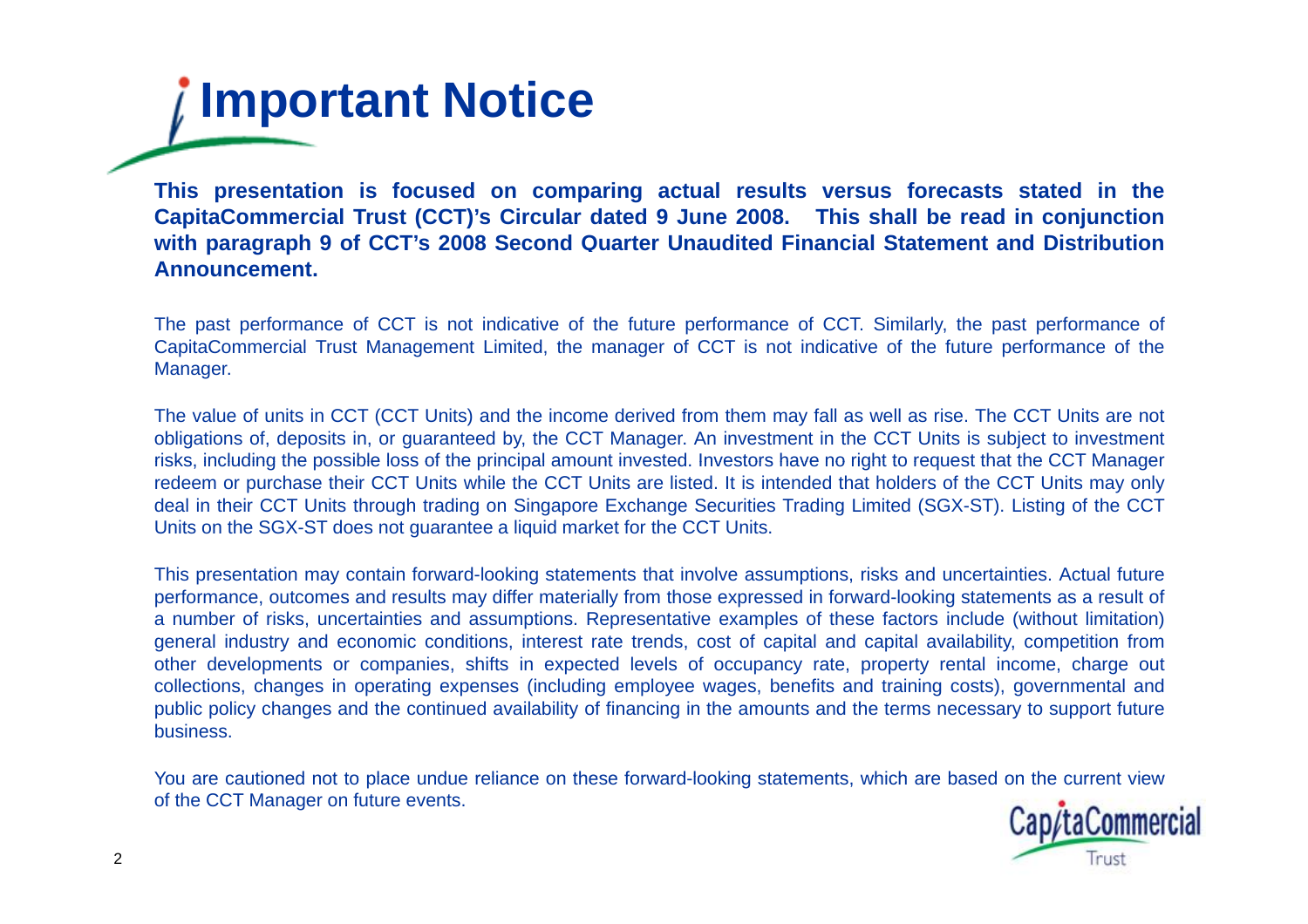**Agenda** Positive 1H 2008 Financial Results ■ Proactive Capital Management ■ Internal / Organic Growth ■ Resilient Office Market

■ Summary

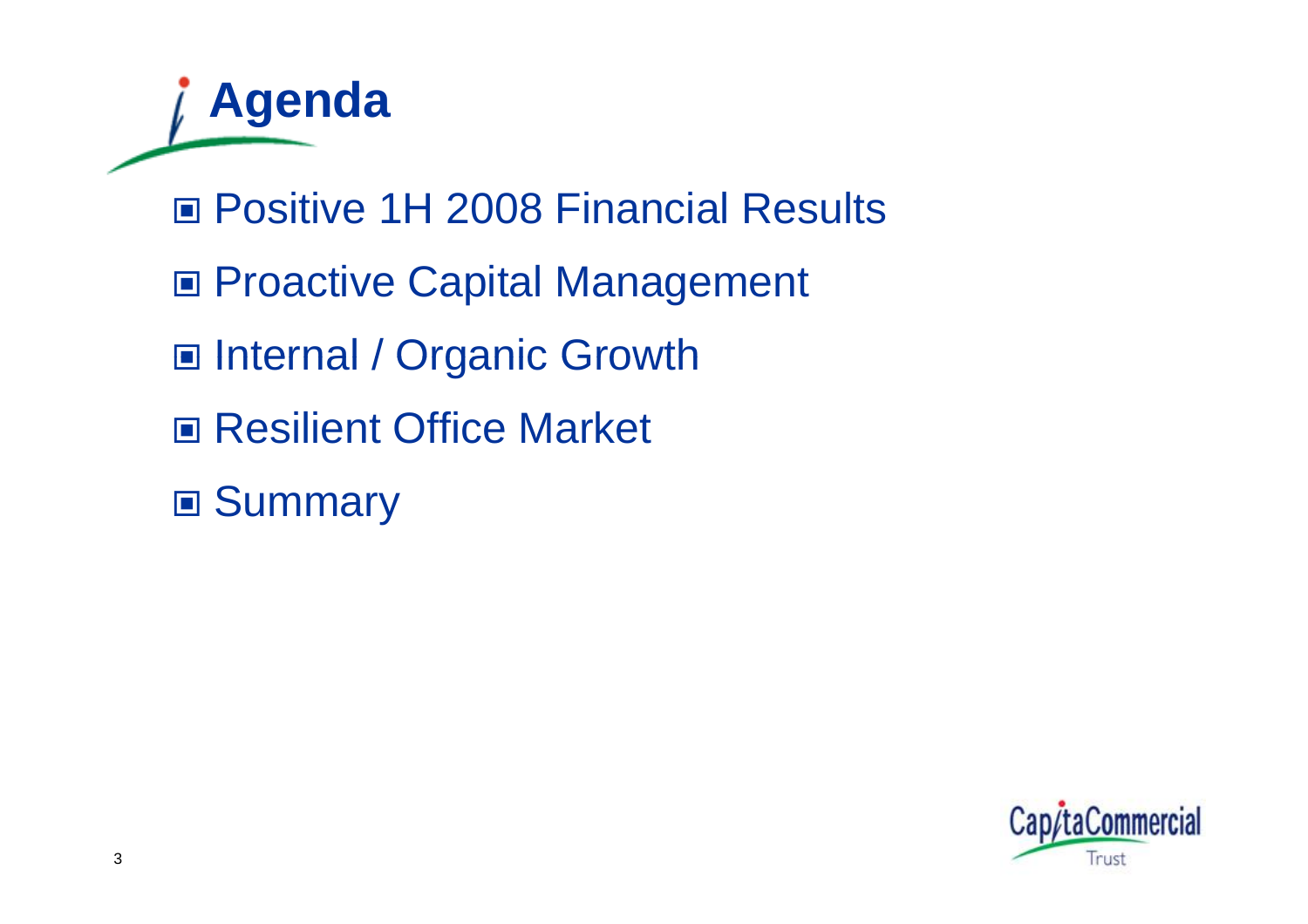



# **Positive Financial R lt esu s**

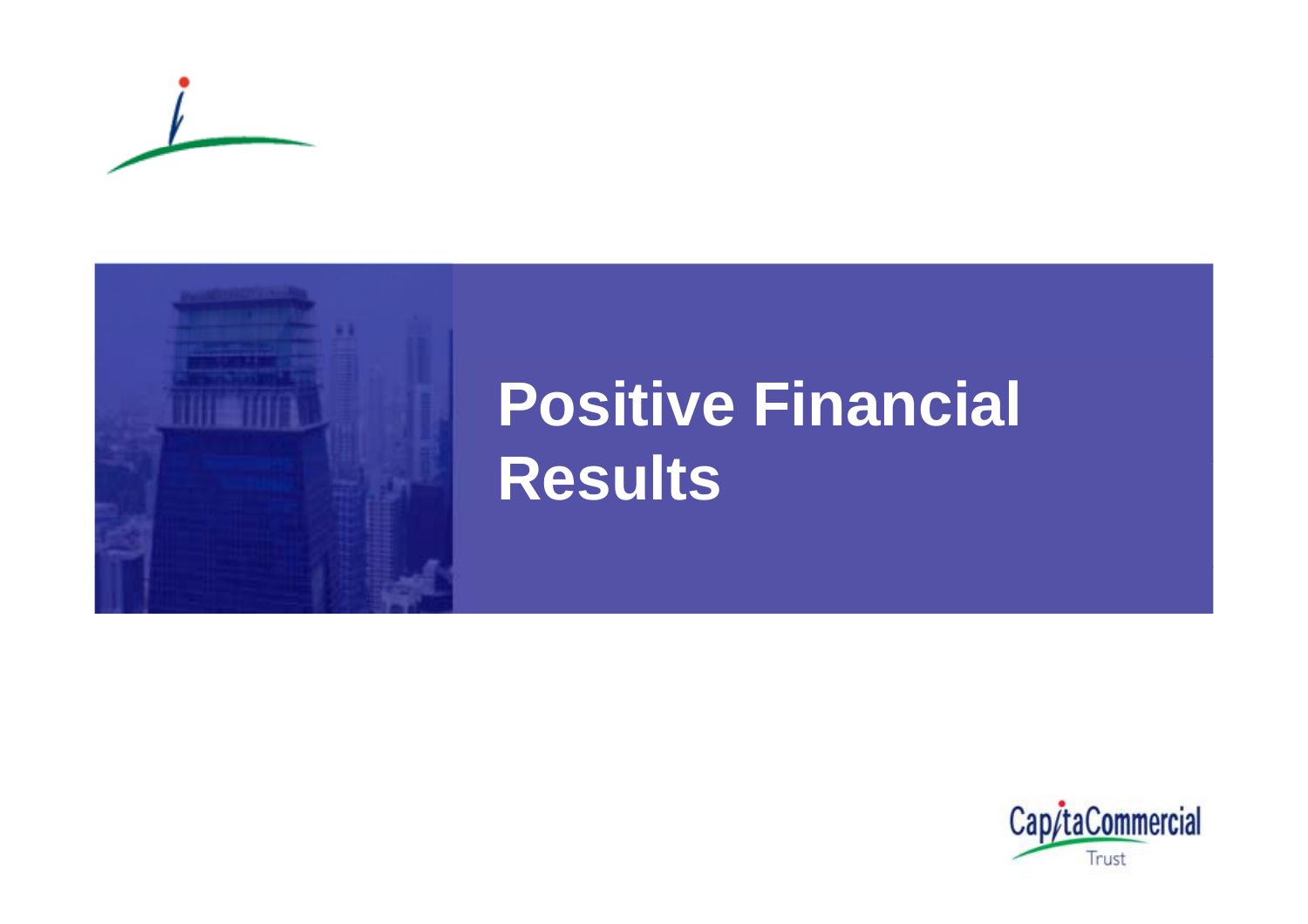# **1H 2008 DPU Up By 22.7%**

|                              | 1H 2008<br>1H 2007   |                   | Change        |
|------------------------------|----------------------|-------------------|---------------|
|                              | <b>S\$'000</b>       | <b>S\$'000</b>    | $\frac{1}{2}$ |
| <b>Gross Revenue</b>         | 145,585              | 117,400           | 24.0          |
| <b>Net Property Income</b>   | 101,150              | 86,388            | 17.1          |
| <b>Distributable Income</b>  | 71,918               | 58,526            | 22.9          |
| <b>Distribution Per Unit</b> | 5.19c                | 4.23c             | 22.7          |
| <b>Annualised DPU</b>        | 10.44 <sub>c</sub>   | 8.53 <sub>c</sub> | 22.4          |
| <b>Distribution Yield</b>    | $5.5\%$ <sup>1</sup> | $2.9%^{2}$        | <b>Nm</b>     |

Notes:

1. Based on CCT unit closing price of S\$1.91 as at 30 June 2008

2. Based on CCT unit closing price of S\$2.93 as at 29 June 2007

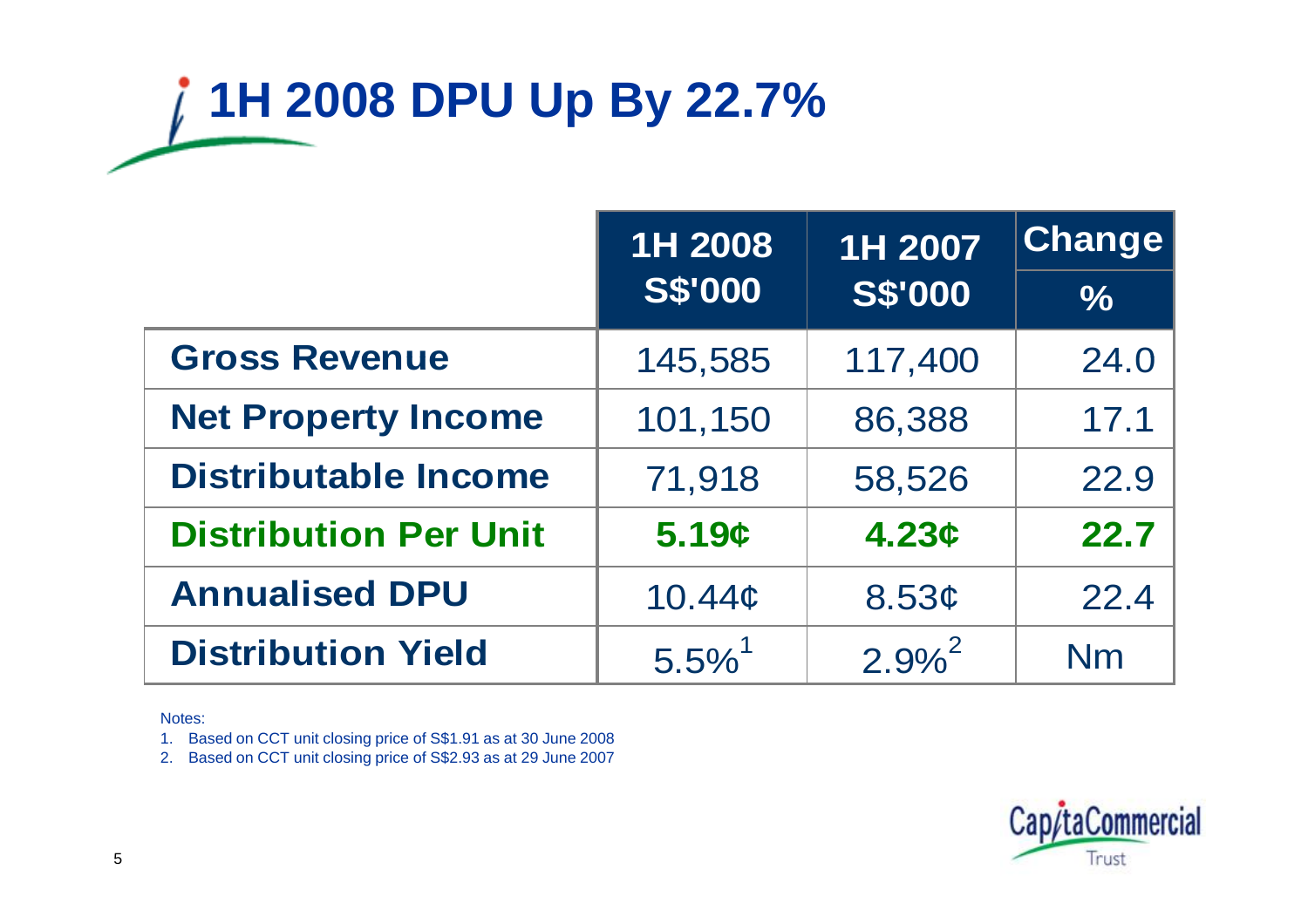### **1H 08 DPU Outperforms Forecast by 4.2%**

|                                       | 1 Jan 2008 to 30 Jun 2008 |                                  |               |  |
|---------------------------------------|---------------------------|----------------------------------|---------------|--|
|                                       | <b>Actual</b>             | Forecast <sup>1</sup>            | <b>Change</b> |  |
|                                       |                           | <b>S\$'000</b><br><b>S\$'000</b> |               |  |
| <b>Gross Revenue</b>                  | 145,585                   | 144,122                          | 1.0           |  |
| <b>Net Property Income</b>            | 101,150                   | 99,706                           | 1.4           |  |
| <b>Distributable Income</b>           | 71,918                    | 68,969                           | 4.3           |  |
| <b>Distribution Per Unit</b>          | 5.19c                     | 4.98¢                            | 4.2           |  |
| <b>Annualised DPU</b>                 | 10.44 <sub>¢</sub>        | 10.01c                           | 4.3           |  |
| <b>Distribution Yield<sup>2</sup></b> | 5.5%<br>5.2%<br>Nm        |                                  |               |  |

Notes:

1. The forecast is based on management's forecast for the period 1 January 2008 to 30 June 2008. This, together with the forecast for the period 1 July 2008 to 31 December 2008, is the forecast shown in the CCT Circular to unitholders dated 9 June 2008 for the acquisition of 1 George Street **5.5%**<br>Notes:<br>1. The forecast is based on management's forecast for the period 1 January 2008 to 30 June 2008. This, toget<br>1. The forecast is based on management's forecast for the period 1 January 2008 to 30 June 2008. Th

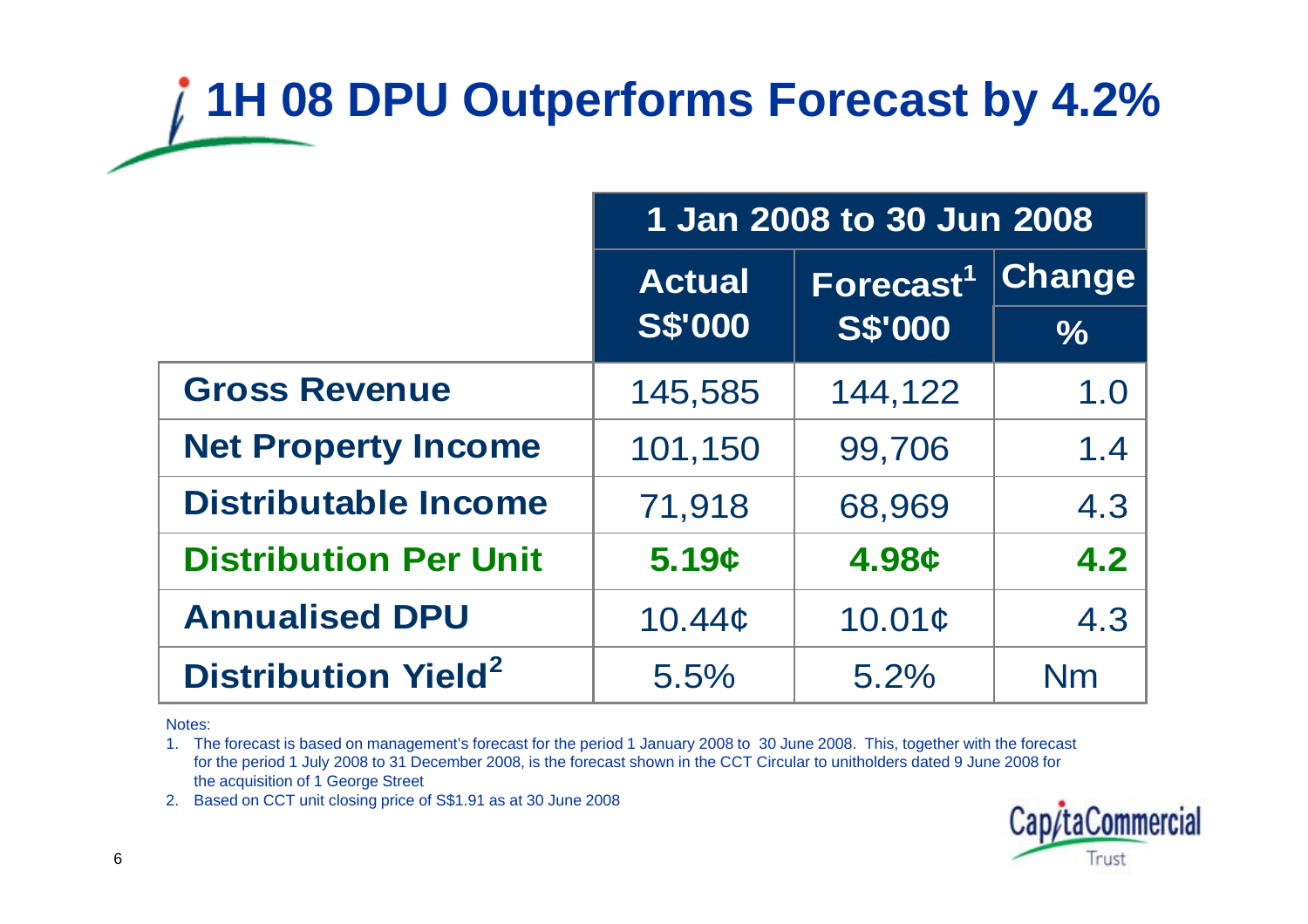### **Delivering Higher DPU Year-on-Year**



#### Notes:

- (1) The forecast and the accompanying assumptions for the Forecast FY 2008 and Projection Year FY 2009 are found in the Unitholder Circular dated 9 June 2008 for the proposed acquisition of 1 George Street. Forecast FY2008 assumes 1 George Street acquisition is completed by 1 July 2008.
- (2) The DPU of 10.61 cents is derived from the forecast for Existing Portfolio for the first half of 2008 and the forecast for the Enlarged Portfolio for the second half of 2008.

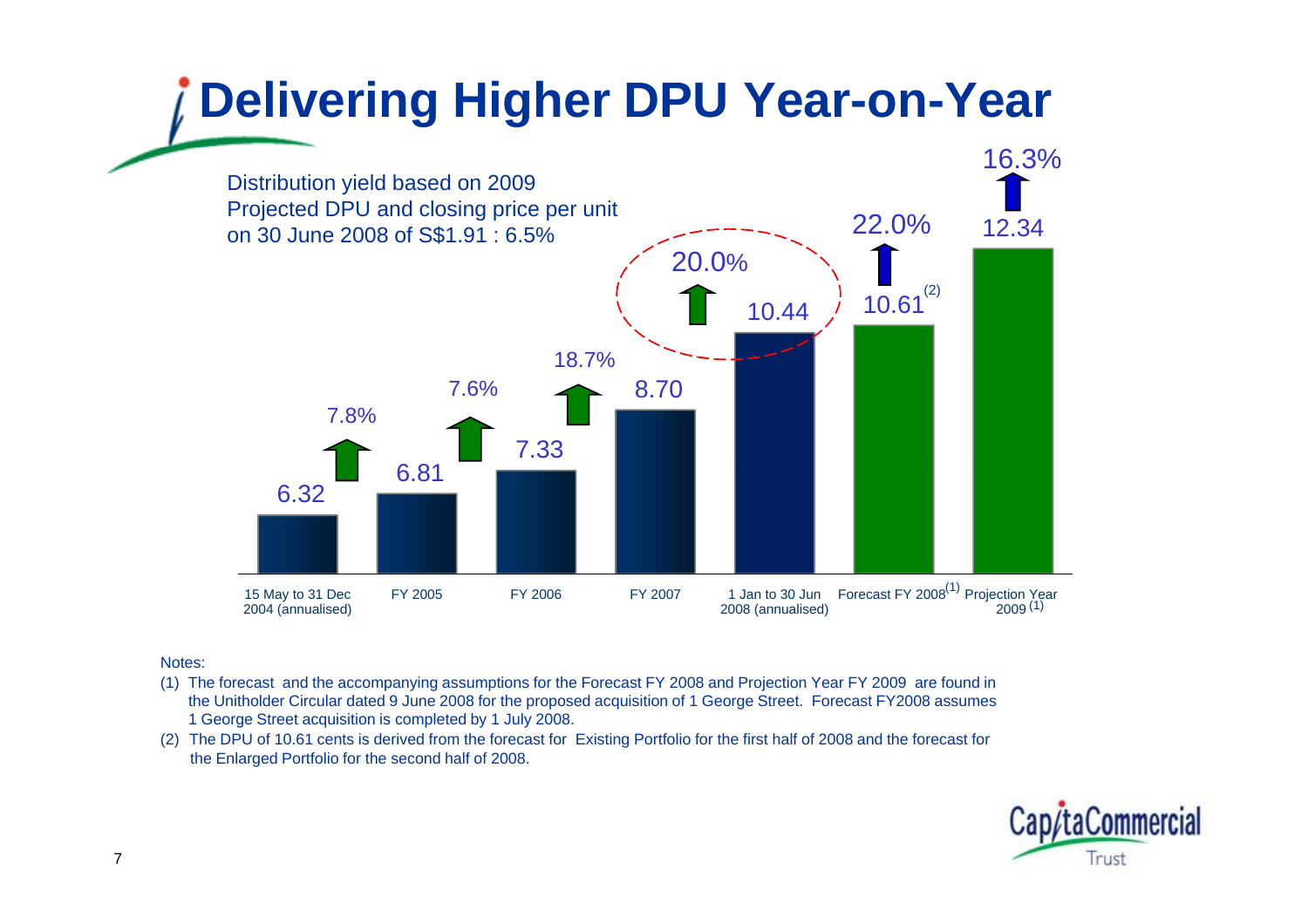### **Portfolio Value Increases to S\$5.6 Bil**

|                               | As at 1 Dec 07 |               | As at 1 Jun 08 | <b>Variance</b> |               |
|-------------------------------|----------------|---------------|----------------|-----------------|---------------|
|                               | S\$ mil        | <b>S\$psf</b> | S\$ mil        | S\$psf          | $\frac{9}{6}$ |
| <b>Capital Tower</b>          | 1,224          | 1,652         | 1,283          | 1,734           | 4.8%          |
| <b>6 Battery Road</b>         | 1,249          | 2,515         | 1,438          | 2,897           | 15.1%         |
| <b>HSBC Building</b>          | 270            | 1,347         | 363            | 1,811           | 34.4%         |
| <b>Starhub Centre</b>         | 350            | 1,247         | 362            | 1,288           | 3.4%          |
| <b>Robinson Point</b>         | 218            | 1,637         | 234            | 1,755           | 7.3%          |
| <b>Bugis Village</b>          | 72             | 603           | 73             | 609             | 0.8%          |
| <b>Golden Shoe Car Park</b>   | 114            | <b>Nm</b>     | 116            | <b>Nm</b>       | 1.8%          |
| <b>Market Street Car Park</b> | 61             | <b>Nm</b>     | 64             | <b>Nm</b>       | 4.9%          |
| <b>Existing Properties</b>    | 3,558          |               | 3,933          |                 | 10.5%         |
| <b>Raffles City Singapore</b> |                |               |                |                 |               |
| 100%                          | 2,586          | <b>Nm</b>     | 2,732          | <b>Nm</b>       | 5.6%          |
| 60%                           | 1,552          |               | 1,639          |                 |               |
| Portfolio <sup>2</sup>        | 5,110          |               | 5,572          |                 | 9.0%          |

**Portfolio value increases by 9.1% (S\$462.6 mil) to S\$5,572.4 mil**

Increase is credited to "Statement of Total Return", but has <u>NO IMPACT</u> on distributable income

Notes :

1. Nm represents "Not meaningful"



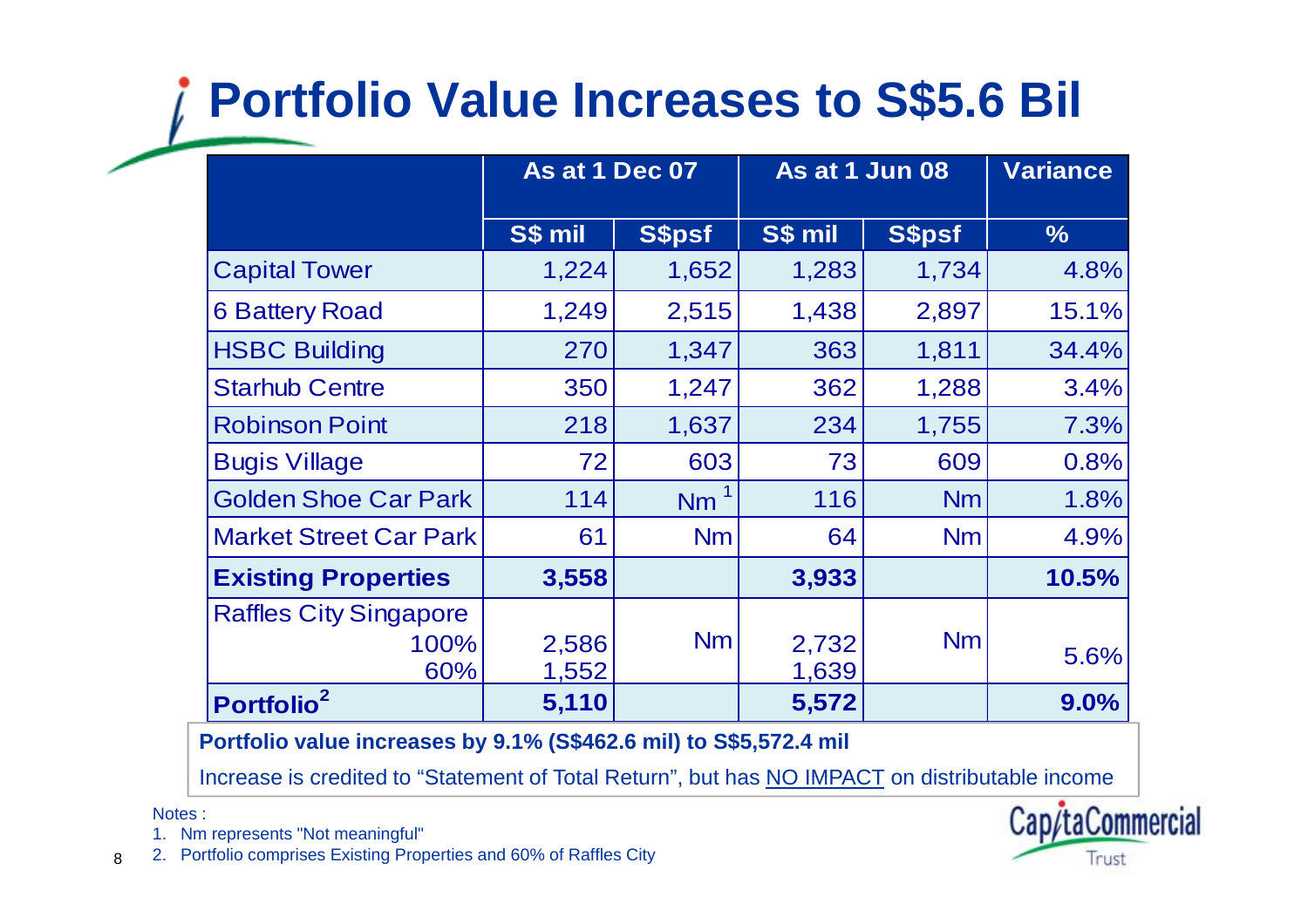### **Total Assets at S\$6.3B, Adj. NAV at S\$3.12**

|                                  | <b>30 Jun 08</b><br><b>S\$'000</b> | 31 Dec 07<br><b>S\$'000</b> |
|----------------------------------|------------------------------------|-----------------------------|
| Non-current assets <sup>1</sup>  | 5,719,939                          | 5,238,359                   |
| Current assets <sup>2</sup>      | 589,765                            | 40,374                      |
| <b>Total assets</b>              | 6,309,704                          | 5,278,733                   |
| Current liabilities <sup>3</sup> | 770,151                            | 220,725                     |
| <b>Non-current liabilities</b>   | 1,135,949                          | 1,120,386                   |
| <b>Net assets</b>                | 4,403,604                          | 3,937,622                   |
| <b>Unitholders' funds</b>        | 4,403,604                          | 3,937,622                   |
| <b>NAV</b>                       | 3.18                               | 2.84                        |
| <b>Adjusted NAV<sup>4</sup></b>  | 3.12                               | 2.80                        |

#### **On a fully diluted basis 5**

| <b>NAV</b>                      | 3.13        | <b>\2.84\</b> |
|---------------------------------|-------------|---------------|
| <b>Adjusted NAV<sup>4</sup></b> | <b>3.07</b> | 2.80          |

Notes:

- 1. The increase is mainly due to increase in valuation of investment properties.
- 2. The increase is mainly due to cash proceeds from the issuance of S\$150 mil 2-year MTN in Mar 08 and S\$370 mil Convertible Bonds in May 08 .
- 3. The increase is mainly due to the reclassification of the S\$580 mil CMBS due in Mar 09 from non-current liabilities to current liabilities.
- 4. Assuming the distribution income has been paid out to the unitholders
- 5. Assuming full conversion of Convertible Bonds to units at the end of the period.

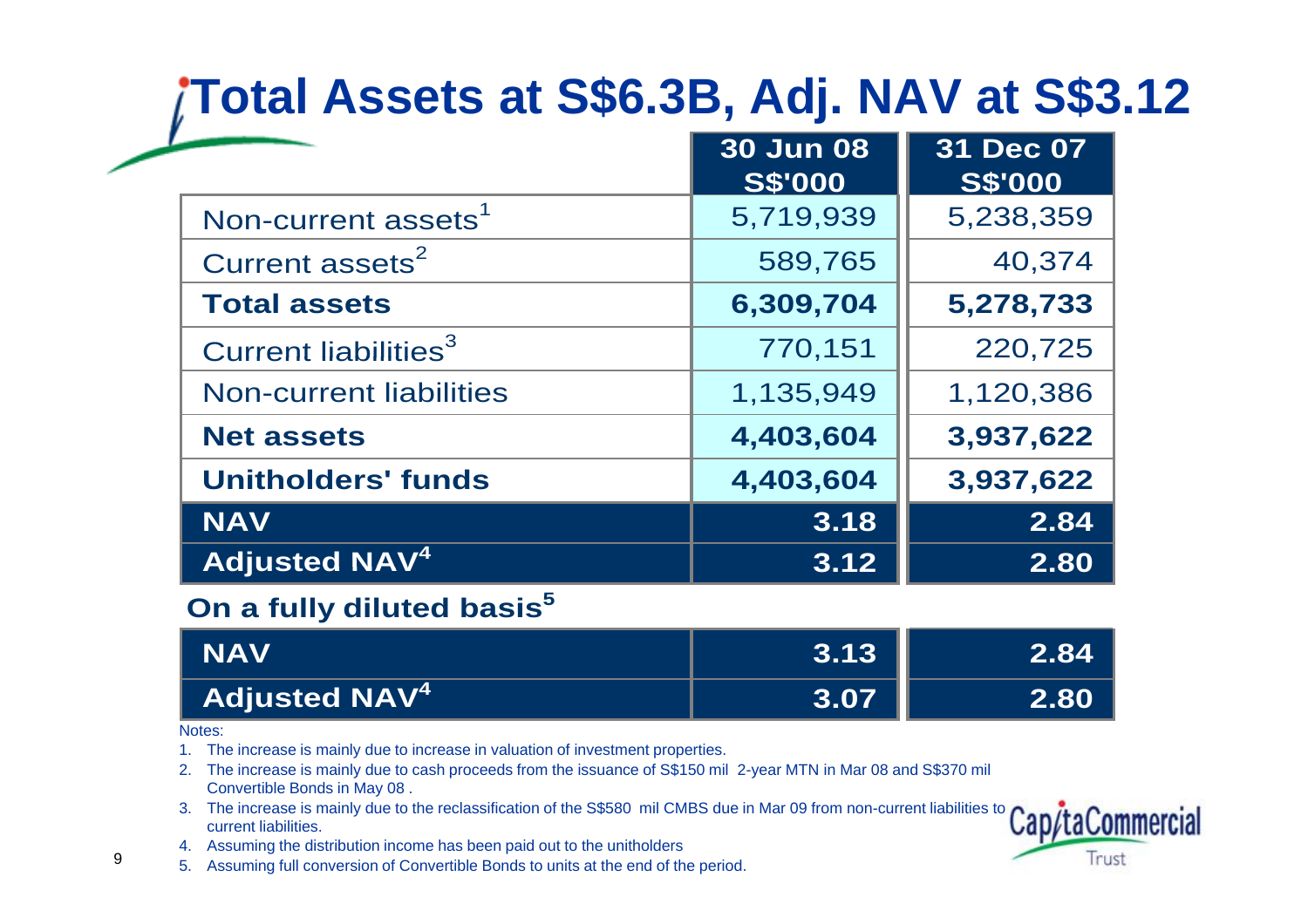# **Distribution Details**

| <b>Distribution Period</b>   | From 1 Jan 2008 to 30 Jun 2008                                |
|------------------------------|---------------------------------------------------------------|
| <b>Distribution Per Unit</b> | 5.19 cents<br>Taxable - 5.16 cents<br>Tax-exempt - 0.03 cents |

#### **Distribution Timetable**

| Trading on "Ex" Basis            | 30 July 2008          |
|----------------------------------|-----------------------|
| <b>Books Closure Date</b>        | 1 August 2008         |
| <b>Distribution Payment Date</b> | <b>28 August 2008</b> |

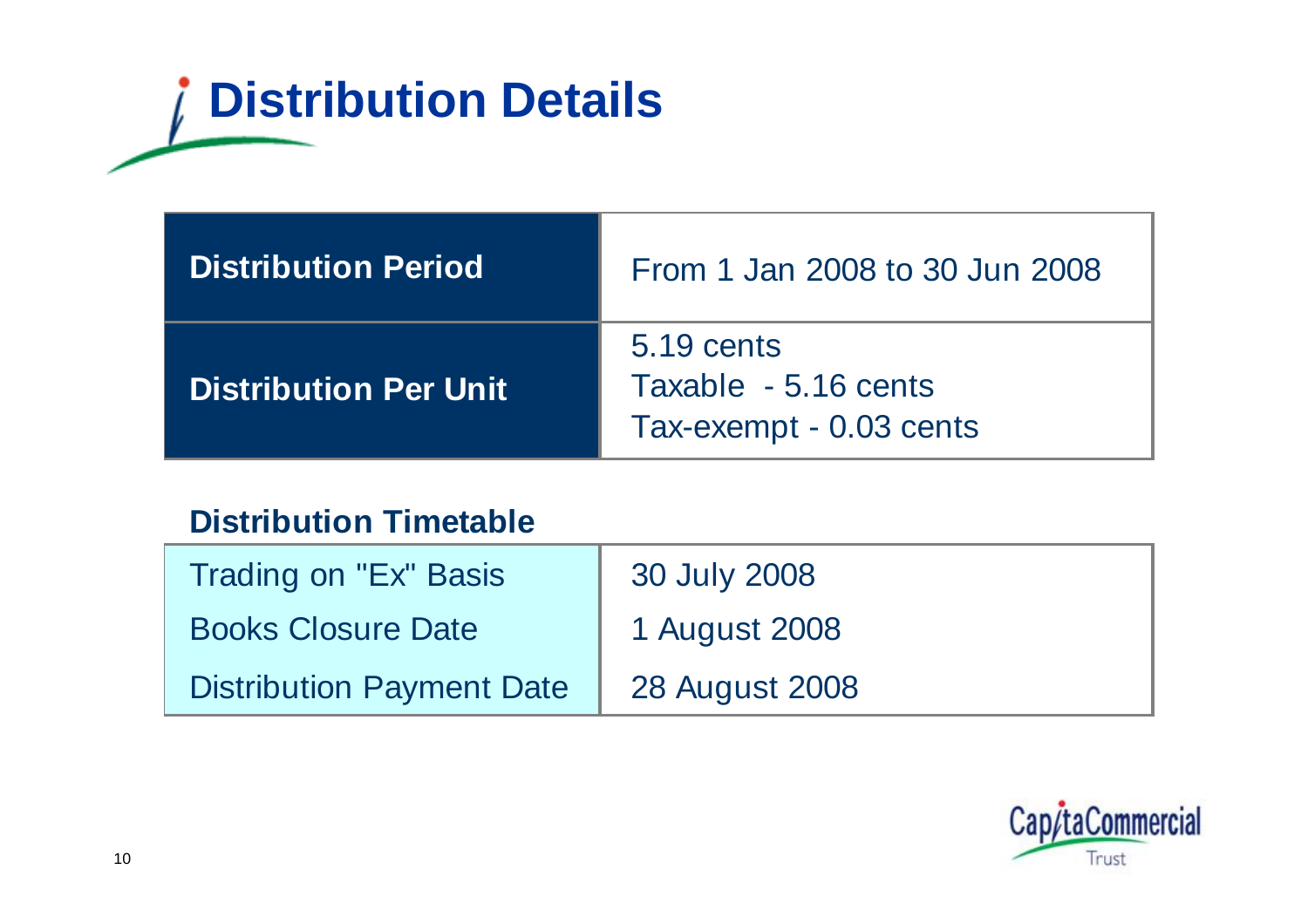



# **Proactive Capital Management**

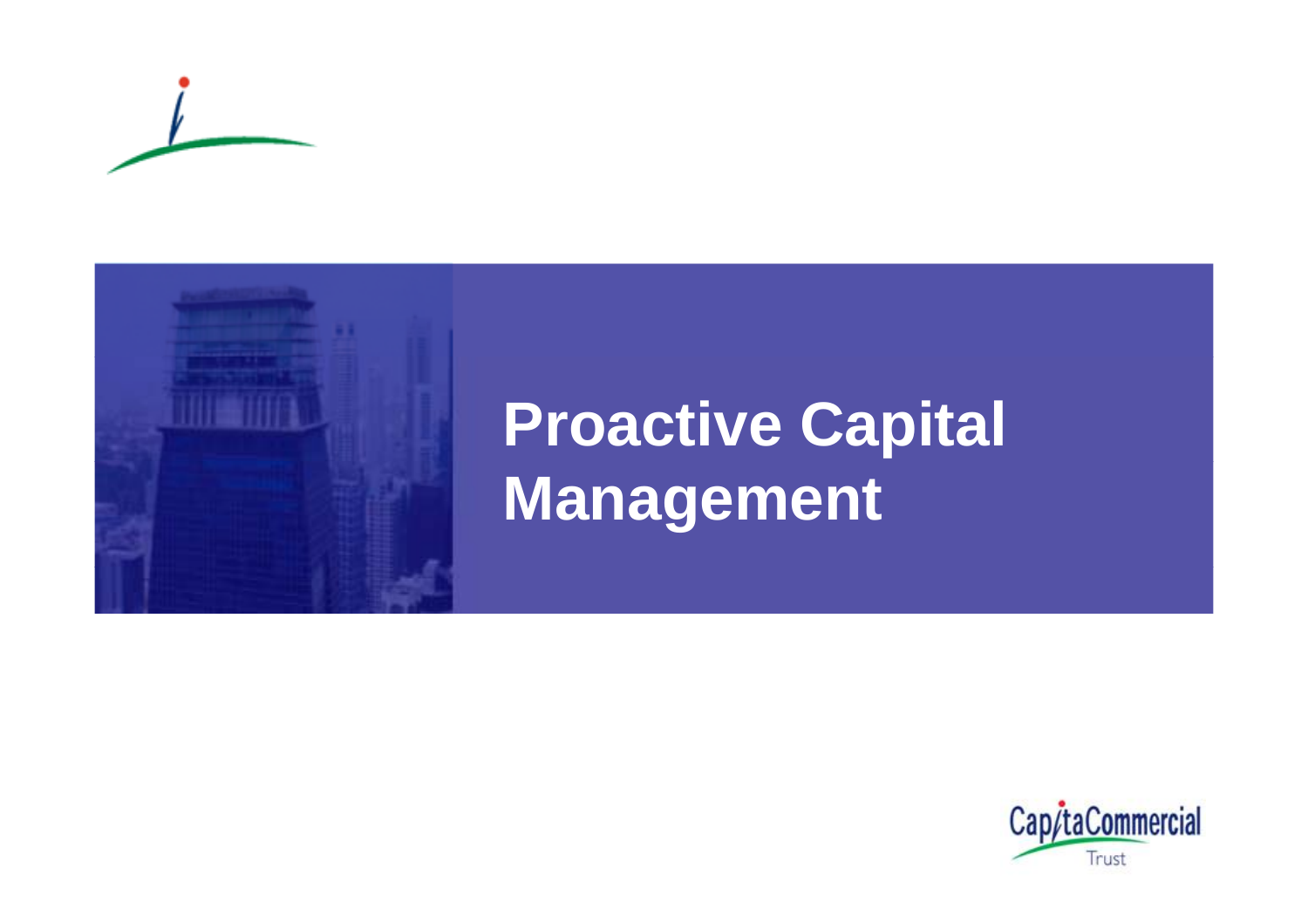### **S\$1.2 bn of Debt raised for Acquisition of 1 George Street**

| <b>Convertible Bonds</b>                            | <b>Issued S\$370 million 2% coupon Convertible Bonds</b><br><b>Yield To Maturity of 3.95%</b>     |
|-----------------------------------------------------|---------------------------------------------------------------------------------------------------|
| <b>MTN Programme</b>                                | Raised S\$150 million under MTN Programme                                                         |
| <b>2-year Committed</b><br><b>Secured Term Loan</b> | $S$650$ million $-$ assumed rate: 4.8%;<br>All-in interest rate for 11 Jul 08 to 12 Jan 09: 2.86% |
| <b>Cash Surplus</b>                                 | Balance of the total acquisition cost                                                             |

Assumed an average interest rate of approximately **3.7% per annum** (including margins and excluding the amortisation of the premiums and discounts relating to the issue of the Convertible Bonds and debt issuance expenses) for the Forecast Period 2008 and the Projection Year 2009.

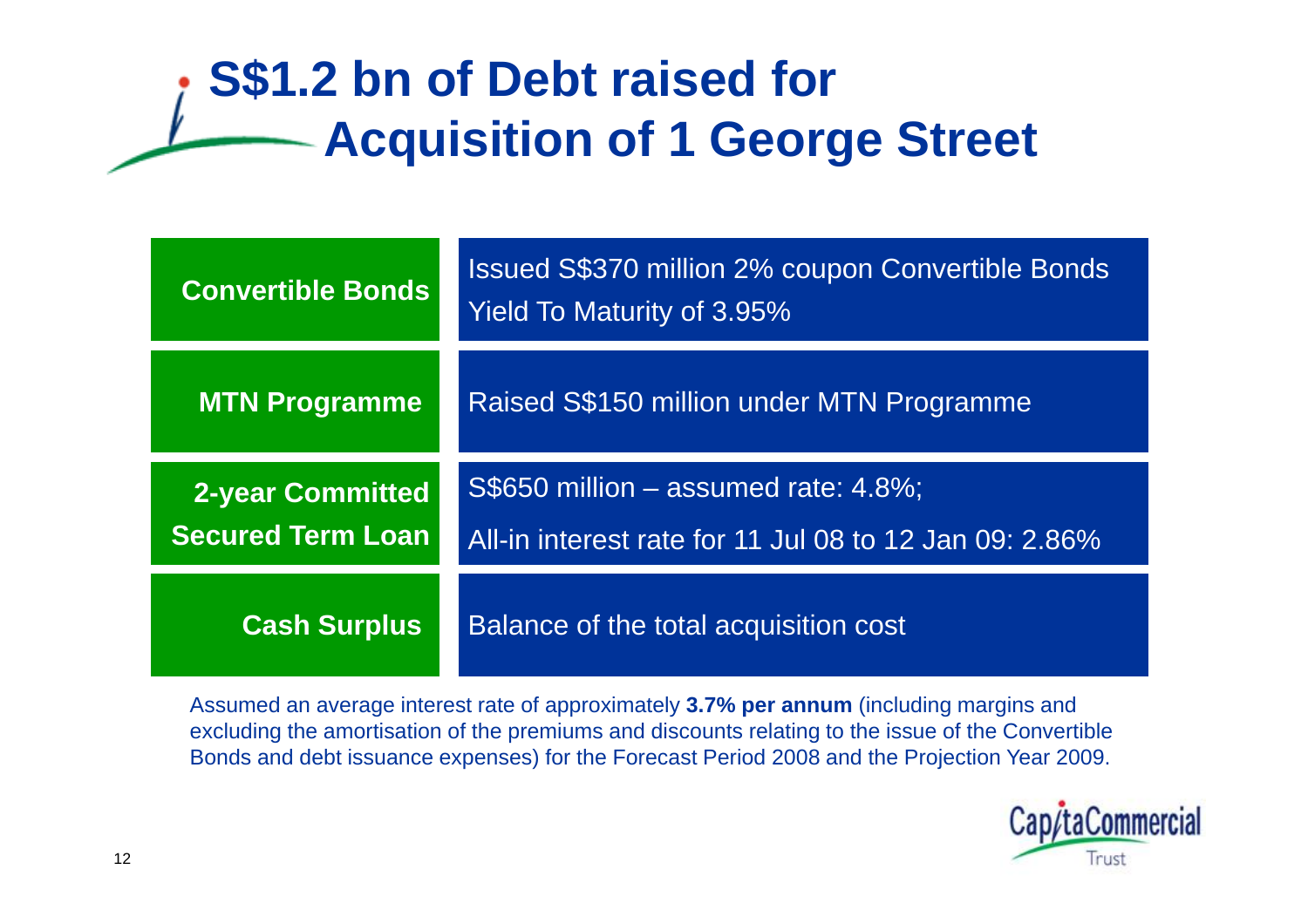### **Strong Balance Sheet with Prudent Gearing**

|                                                | As at                  | As at            | As at     |
|------------------------------------------------|------------------------|------------------|-----------|
|                                                | 11 Jul 08 <sup>1</sup> | <b>30 Jun 08</b> | 31 Dec 07 |
| <b>Total debt (S\$'mil)</b>                    | 2,487.2                | 1,837.2          | 1,261.7   |
| Gearing ratio <sup>2</sup>                     | 35.7%                  | 29.1%            | 23.9%     |
| Interest service coverage ratio <sup>3</sup>   | 3.5 times              | 3.5 times        | 3.3 times |
| <b>Average cost of debt</b>                    | 3.5%                   | 3.7%             | 3.9%      |
| Average fixed rate term to expiry <sup>4</sup> | 2.9 years              | 3.3 years        | 3.3 years |

Notes:

1. Date of completion of the acquisition of 1 George Street and drawdown of the S\$650 mil 2-year secured term loan.

2. Ratio of borrowings of CCT Trust and RCS Trust (60%) over total deposited properties of CCT Trust and RCS Trust (60%)

3. Ratio of net investment income before interest and tax of CCT Trust and RCS Trust (60%) over interest expenses of CCT Trust and RCS Trust (60%)

4. Average fixed rate term to expiry of CCT Trust and RCS Trust, where applicable

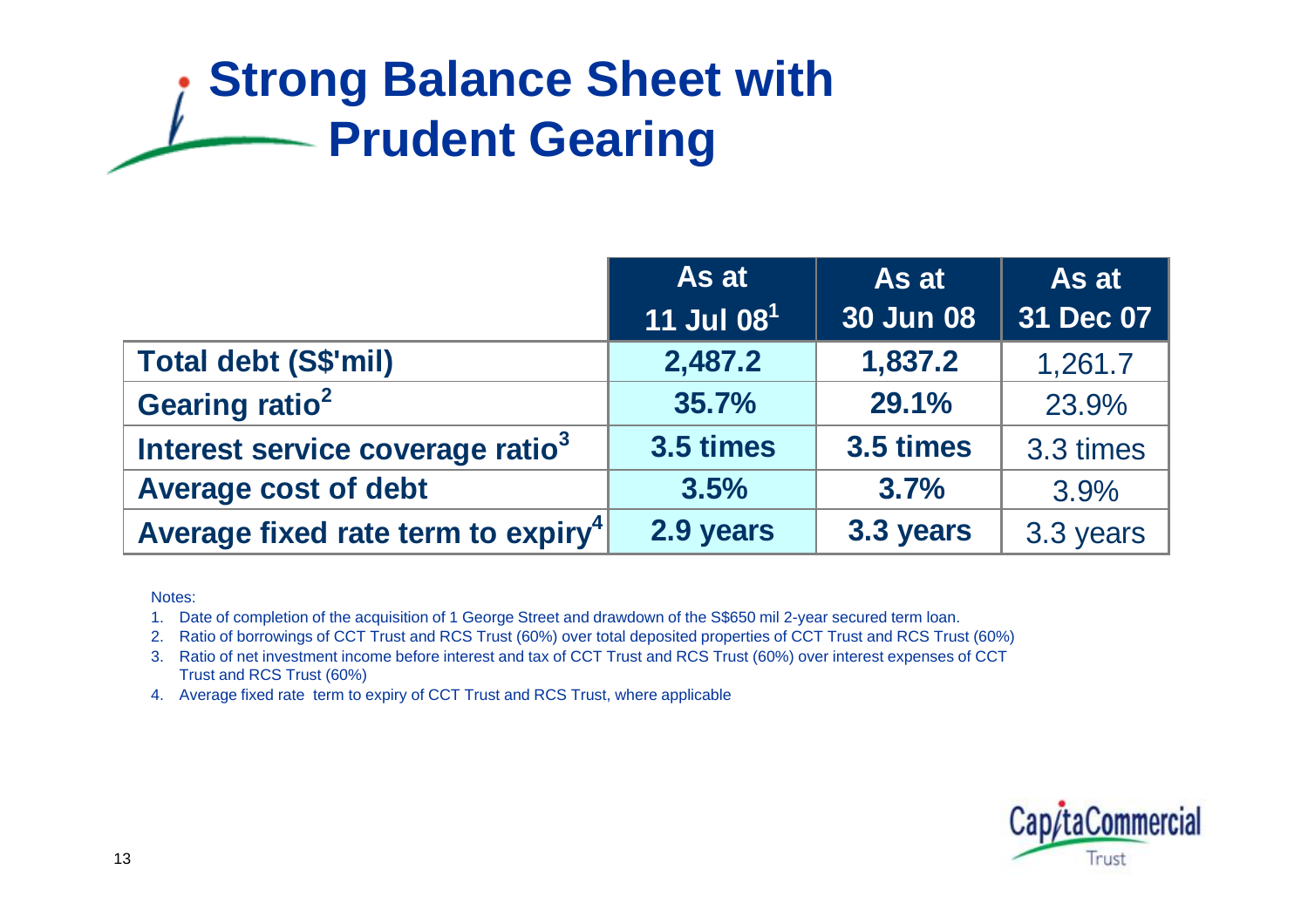

Note:

1. The secured term loan was drawndown for the acquisition of 1 George Street on 11 July 2008.

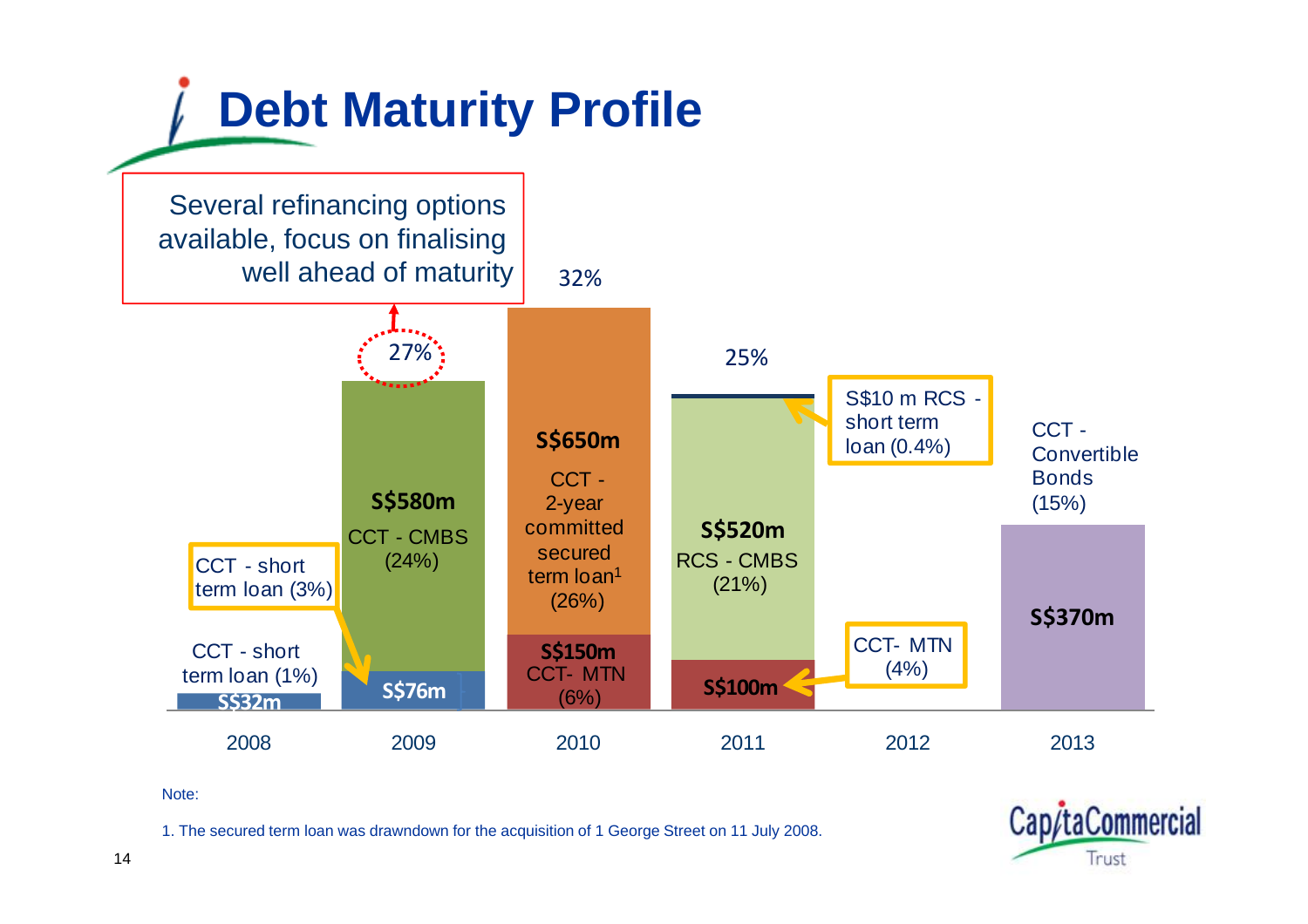

Note:

1. Date of completion of the acquisition of 1 George Street and drawdown of the S\$650 mil 2-year secured term loan.

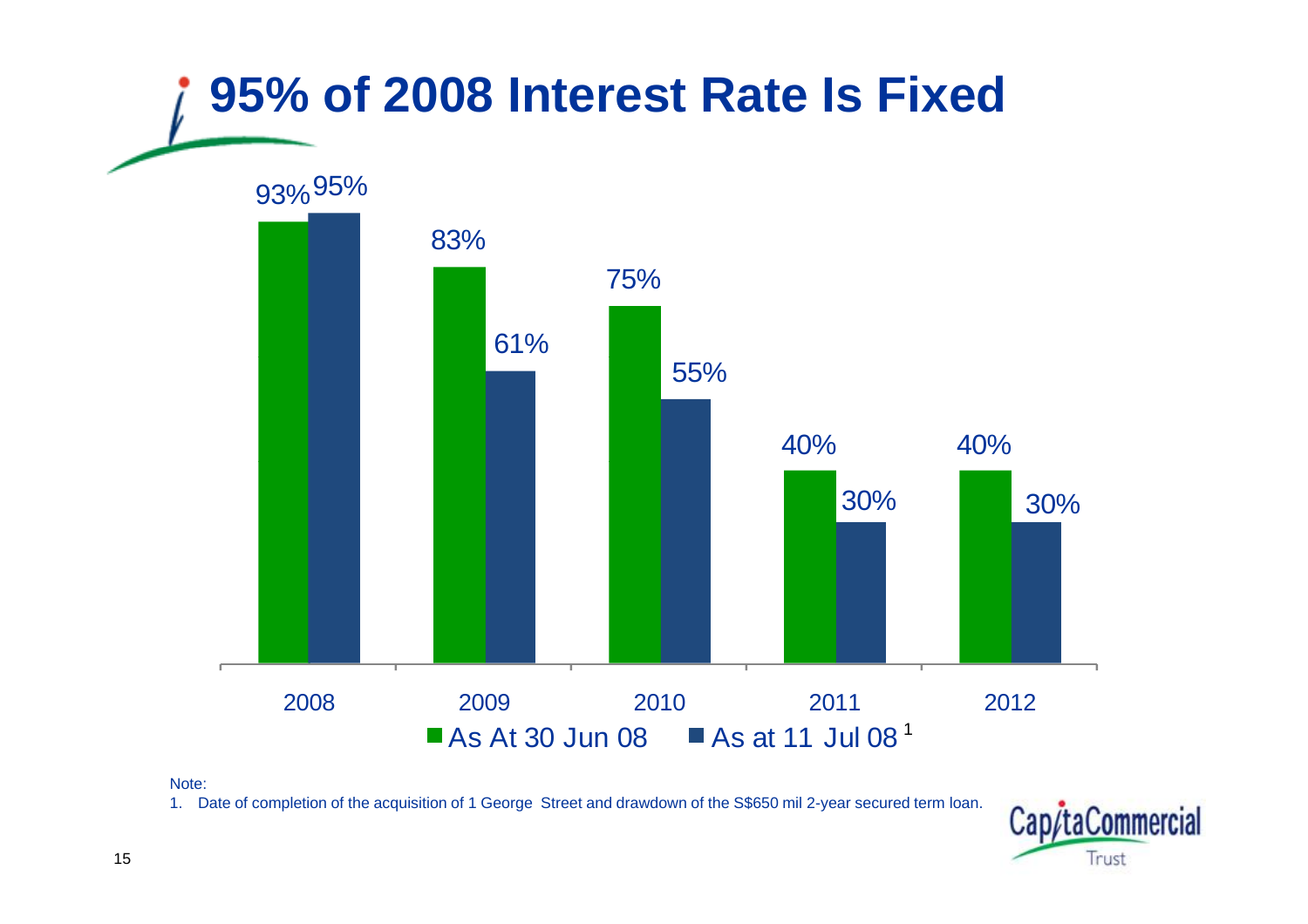



**Internal / Organic Growth (P f li b f ddi i f (Port olio e fore addi tion o 1 Geor g ) e Street**

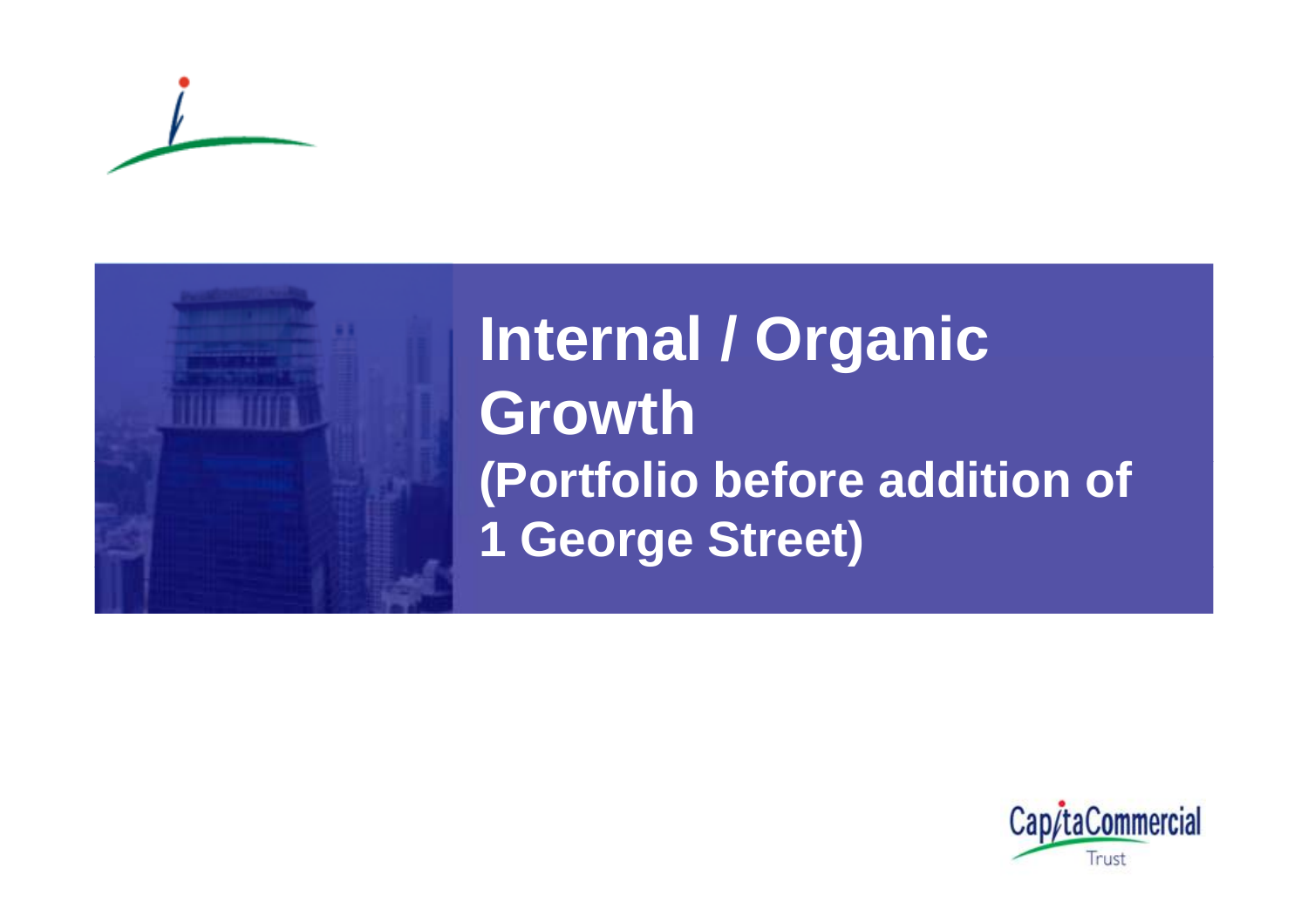### **63% of Income Contributed by Office**

**CCT's focus is owning and investing in real estate and real estate-related assets, which are income-producing and used, or predominantly used, for commercial purposes**

**Major usage mix for CCT properties By Monthly Gross Rental Income (for the month of June 2008)**



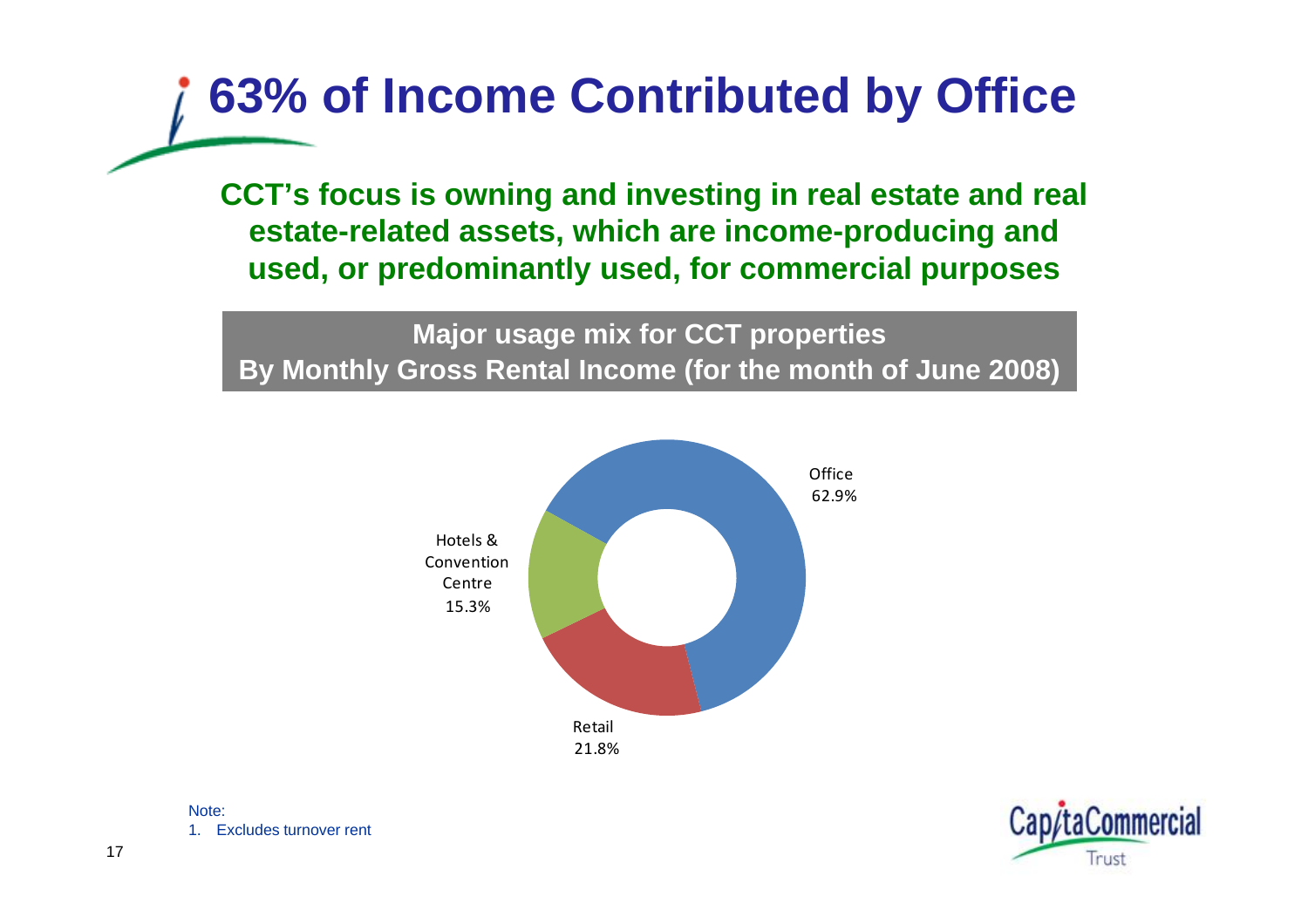### **Portfolio Diversification with focus on Quality**

#### **About 80% of Net Property Income<sup>1</sup> contribution from Grade A assets and Raffles City 2**



#### Notes:

- 1. Based on income for the period of 1 Jan to 30 Jun 2008
- 2. Represents CCT's interest of 60.0% in Raffles City

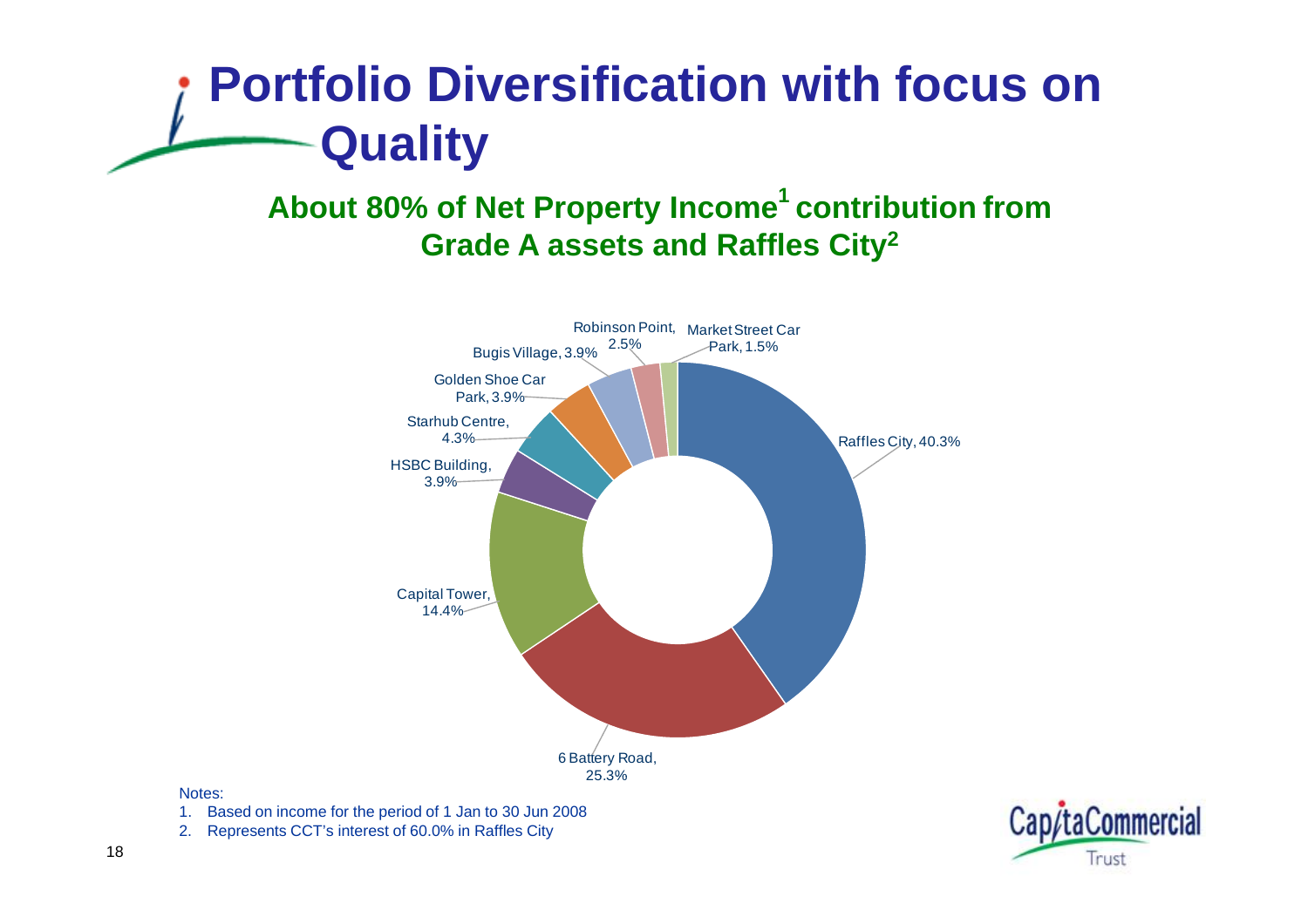# **Diverse Office Trade Mix<sup>1</sup>**



#### Note:

1. Based on monthly gross rental income as at 30 Jun 2008 for the office component including car park income from Golden Shoe Car Park and Market Street Car Park for the month ended 30 Jun 2008

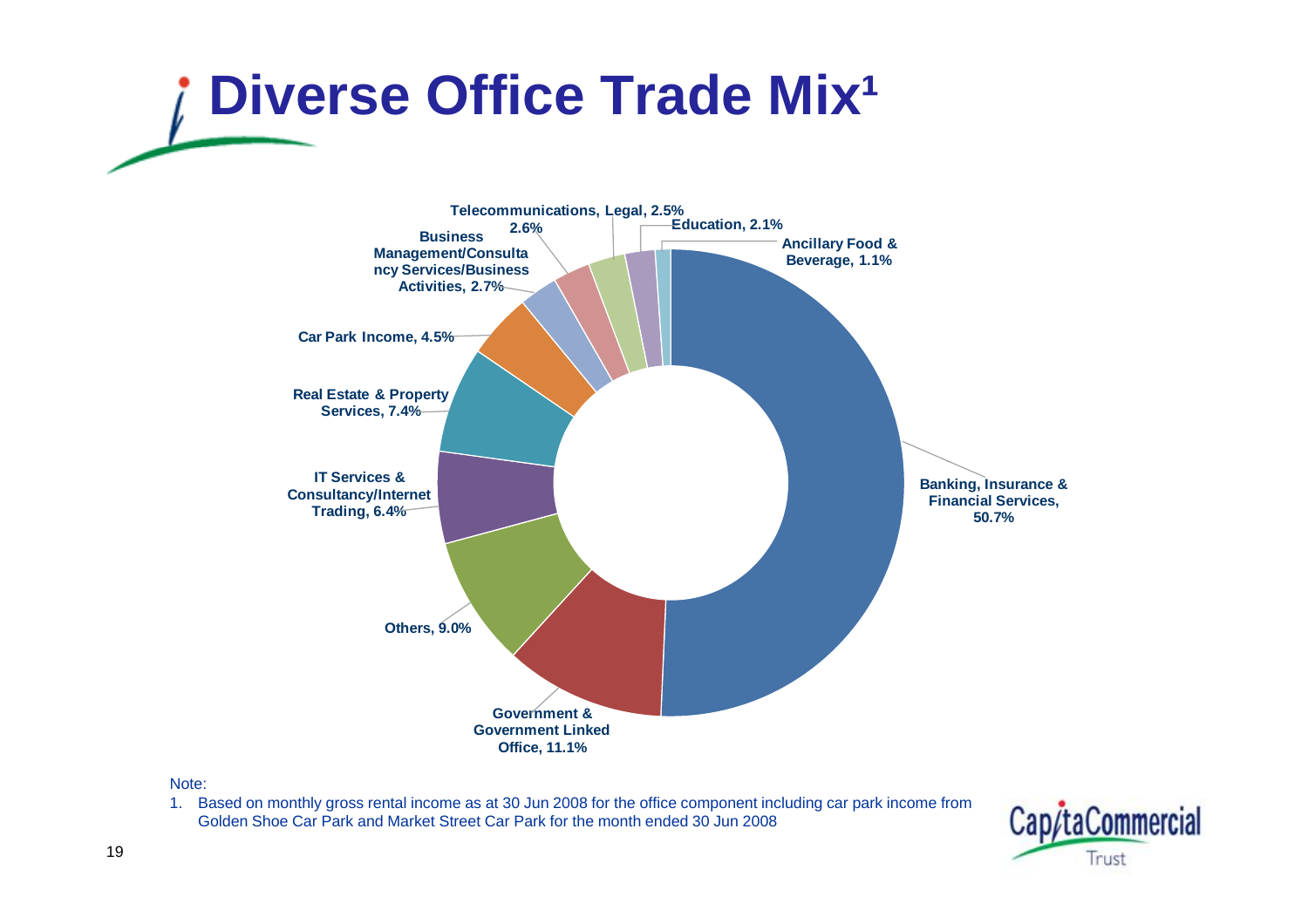### **Committed Occupancy Consistently Above Market Above**

#### **CCT's Committed Occu panc y Since Ince ption py p**



Note:

1. Figure as at 1Q 2008. URA has not released Occupancy Index figure for 2Q 2008

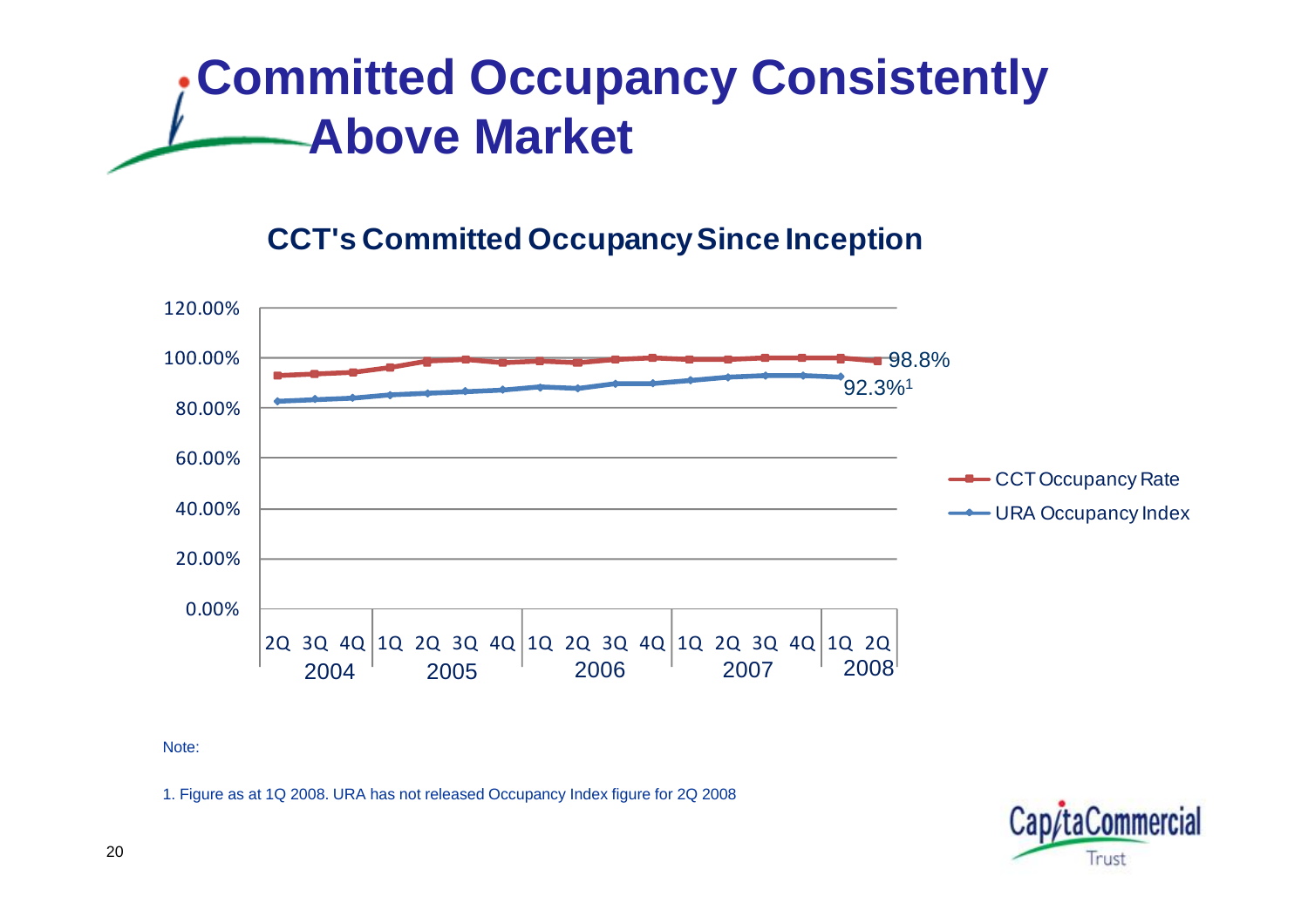

#### **Most of 2008's Expiries Have Been Renewed**



#### Notes:

1. Excludes turnover rent

2. The hotels and convention centre master lease of Raffles City is on a 20 year lease commencing from 7 Nov 1996

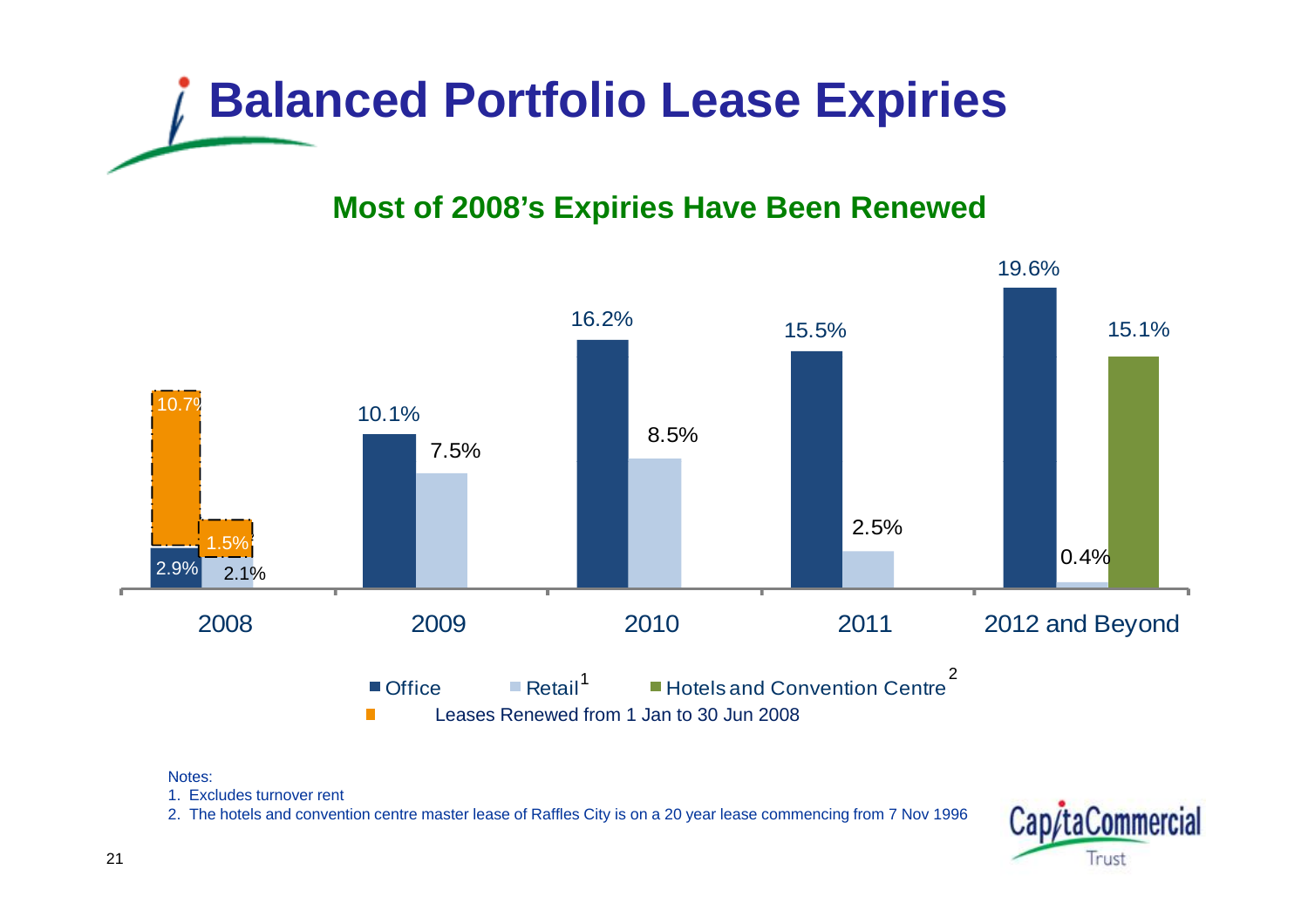### **Well-Dispersed Office Lease Expiries Mitigate Concentration Risk Risk**

#### Leases up for Renewal (by Gross Rental Income) **as at 30 Jun 2008**



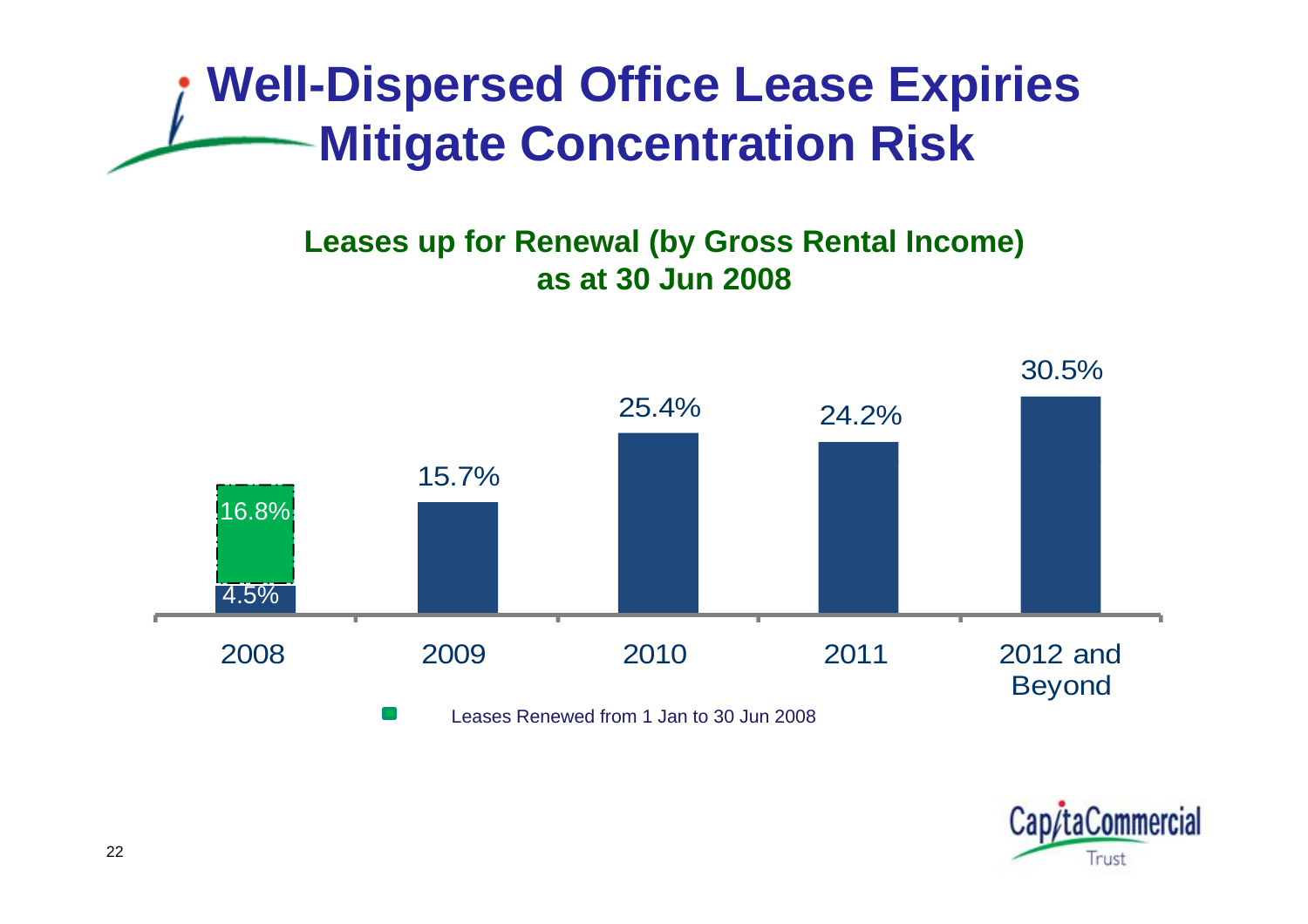### **Significantly Higher Rent Reversions 1 Achieved Above Last Contracted Rent**



#### Note:

1. For leases signed during the period 1 Jan to 30 June 2008 (Both dates inclusive). Based on weighted average basis.

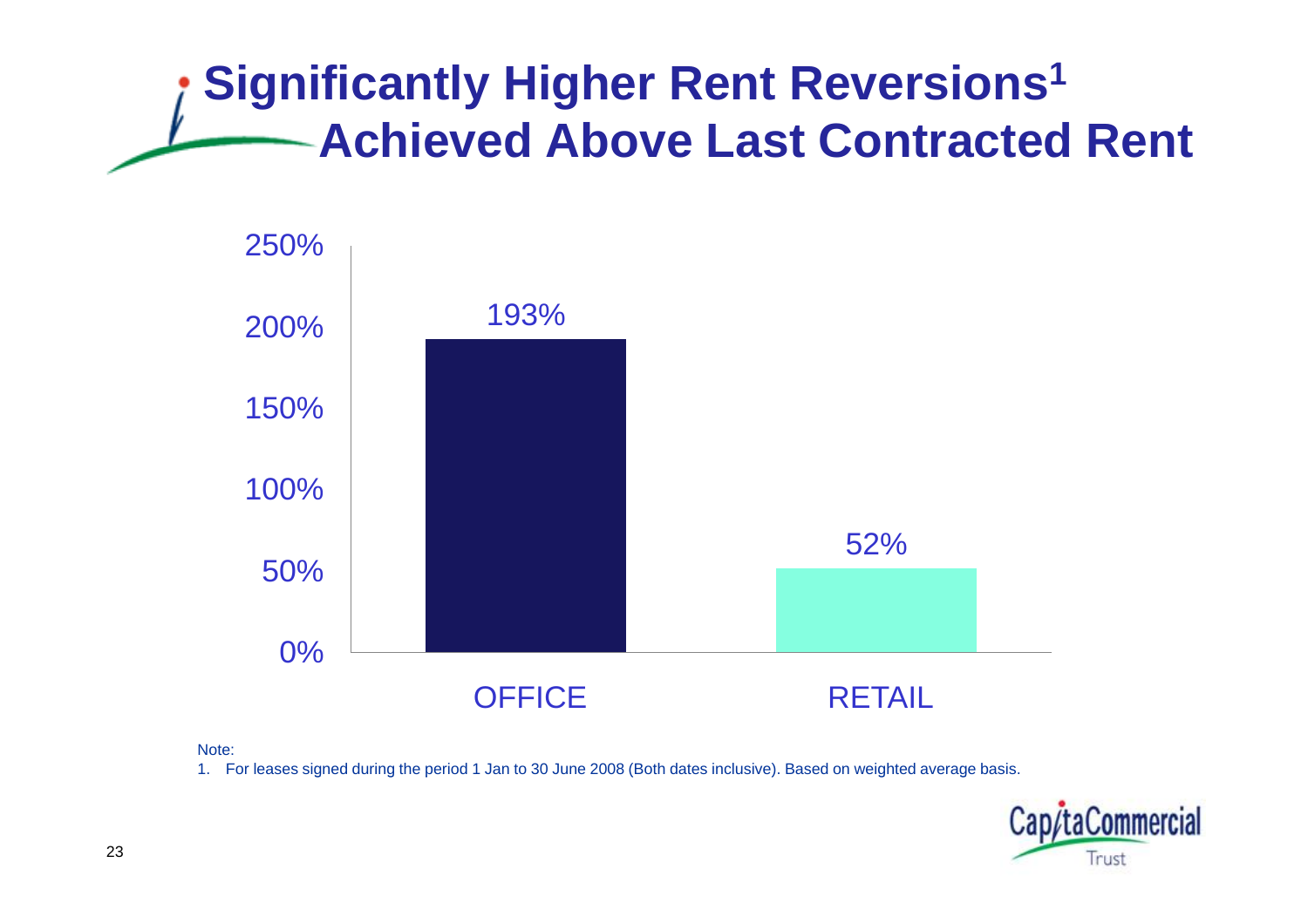### **CCT Buildings' Rental Rates<sup>1</sup> Consistently Outperform Market**

|                                                                                                                                                                                                                                                                                                                                                                                                                       | <b>Highest Rental Rates</b><br><b>Committed</b> |                | <b>Est. Average Micro-</b><br><b>Market Rent<sup>2</sup></b> |                |  |
|-----------------------------------------------------------------------------------------------------------------------------------------------------------------------------------------------------------------------------------------------------------------------------------------------------------------------------------------------------------------------------------------------------------------------|-------------------------------------------------|----------------|--------------------------------------------------------------|----------------|--|
| (S\$ psf pm)                                                                                                                                                                                                                                                                                                                                                                                                          | <b>1Q 2008</b>                                  | <b>2Q 2008</b> | <b>1Q 2008</b>                                               | <b>2Q 2008</b> |  |
| Capital Tower <sup>3</sup>                                                                                                                                                                                                                                                                                                                                                                                            |                                                 |                | 10.90                                                        | 11.20          |  |
| <b>6 Battery Road</b>                                                                                                                                                                                                                                                                                                                                                                                                 | 20.50                                           | 21.60          | 17.20                                                        | 17.80          |  |
| <b>Raffles City Tower</b>                                                                                                                                                                                                                                                                                                                                                                                             | 16.50                                           | 16.70          | 10.90                                                        | 11.50          |  |
| <b>Robinson Point</b>                                                                                                                                                                                                                                                                                                                                                                                                 | 11.60                                           | 12.00          | 10.90                                                        | 11.20          |  |
| Notes:<br>Includes forward renewals and applicable to regular office units.<br>1.<br>Estimated average micro-market rent for 1Q 2008 and 2Q 2008 is as at 29 Feb 2008 and 31 May 2008 respectively. Based on typical lettings of<br>up to 10,000 sq ft on standard lease terms. They do not reflect lettings of anchor space (Source: CBRE)<br>No units available for lease for the period 1 Jan to 30 Jun 2008<br>3. |                                                 |                |                                                              | Tax cash       |  |

- 1. Includes forward renewals and applicable to regular office units.
- 2. Estimated average micro-market rent for 1Q 2008 and 2Q 2008 is as at 29 Feb 2008 and 31 May 2008 respectively. Based on typical lettings of up to 10,000 sq ft on standard lease terms. They do not reflect lettings of anchor space (Source: CBRE)
- 3. No units available for lease for the period 1 Jan to 30 Jun 2008

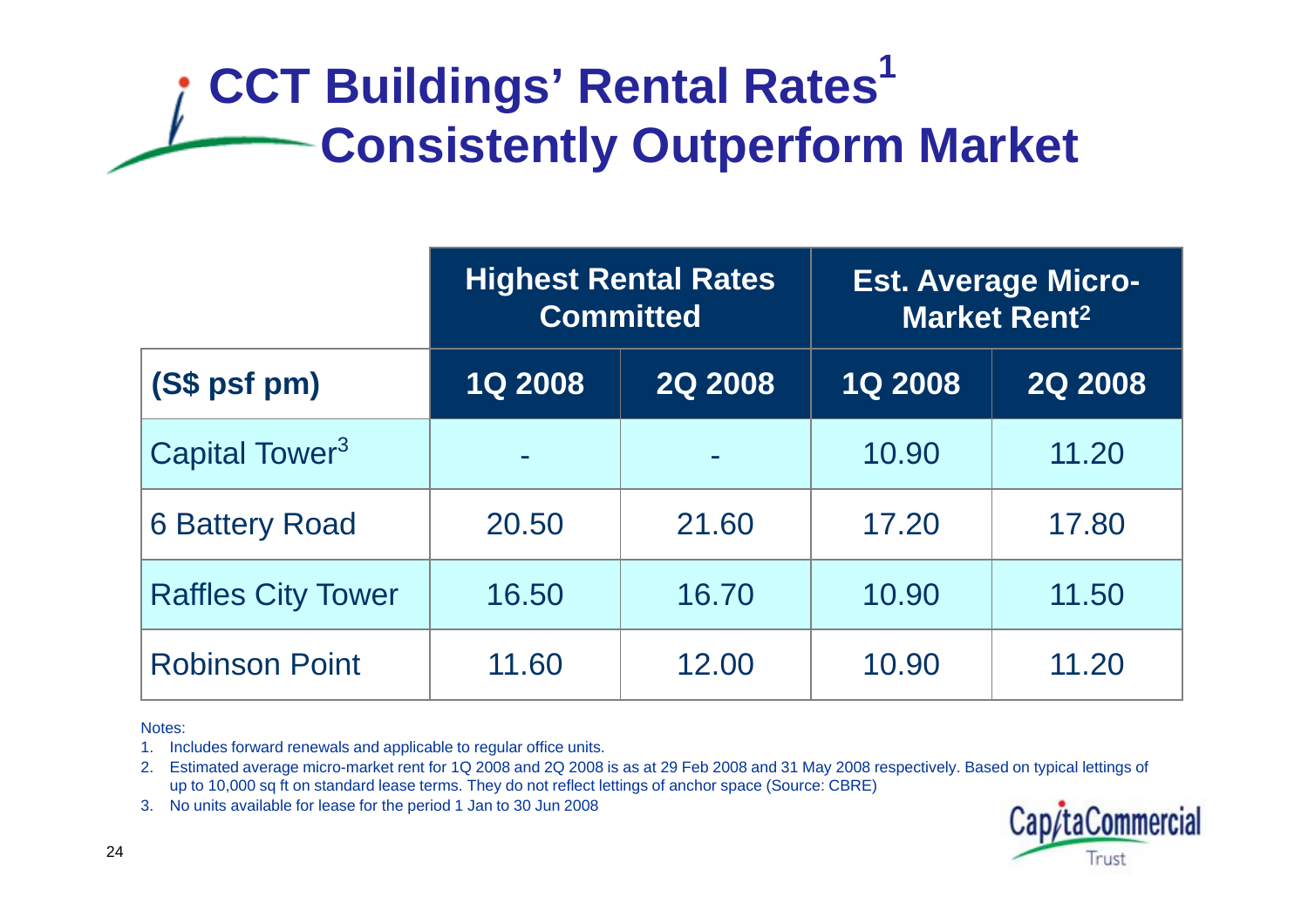### **Upside Potential from Contracted Rental Rate**

#### **Average Gross Rental Rate of Expiring Leases<sup>1</sup> vs. Micro-Market Rent 2**



Notes:

- 1. Lease expiry by gross rental income as at 30 Jun 2008
- 2. Estimated average micro-market rent as at 31 May 2008. Based on typical lettings of up to 10,000 sq ft on standard lease
- 25terms. They do not reflect lettings of anchor space (Source: CBRE)

Cap/taCommercial Trust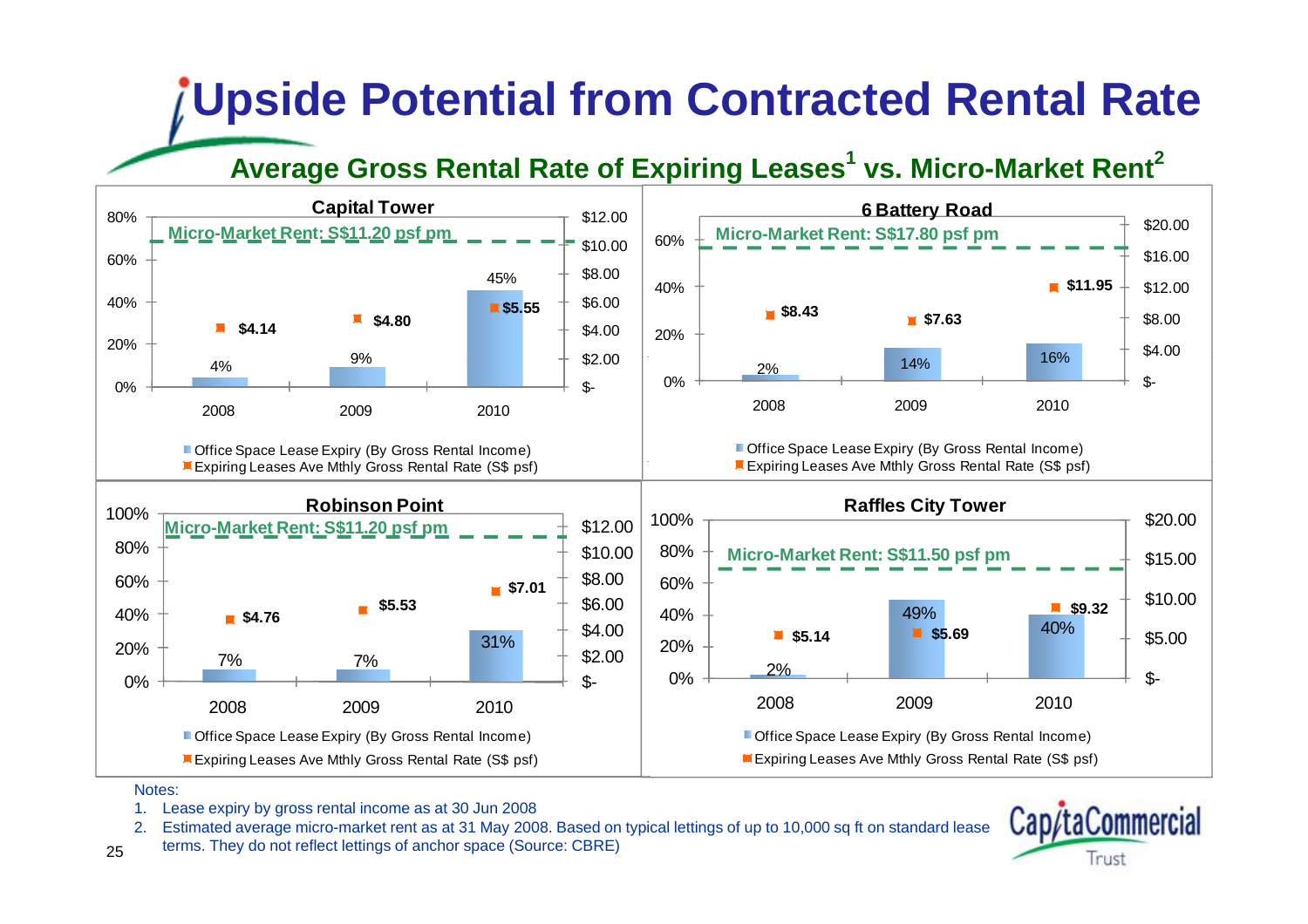

Note:

1. Based on committed gross rental income (excluding retail turnover rent) for the month of June 2008

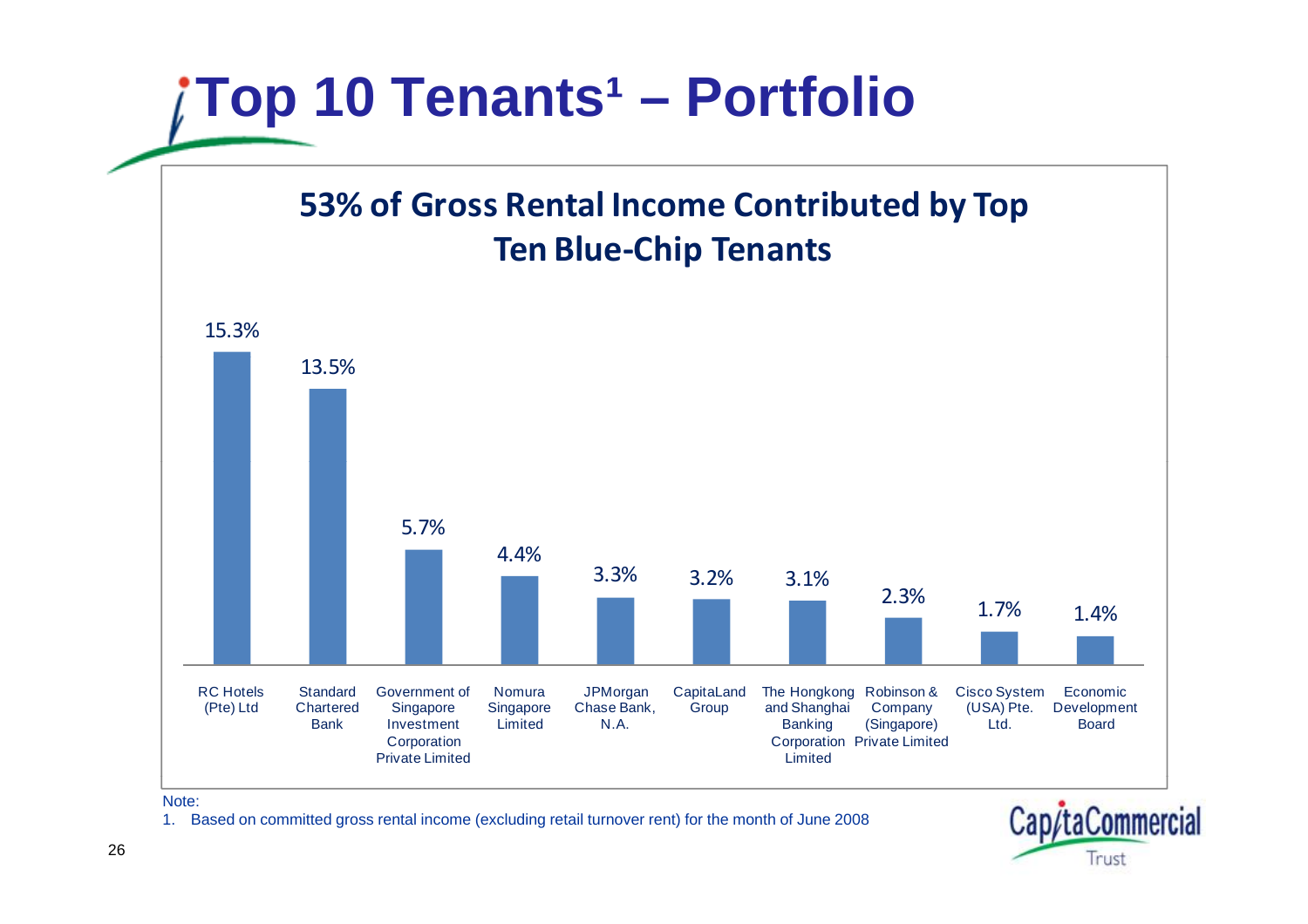### **Locked-in Gross Rental Income Provides Stability**

#### **% of Forecast Gross Rental Income Committed1**



#### Note:

1. The forecast and projected gross rental excludes gross rental income from Raffles City Singapore. The forecasts and their accompanying assumptions are stated in CCT's circular to unitholders dated 9 June 2008. The calculation of the percentage of gross rental income committed excludes any renewals or new leases committed after 30 June 2008.

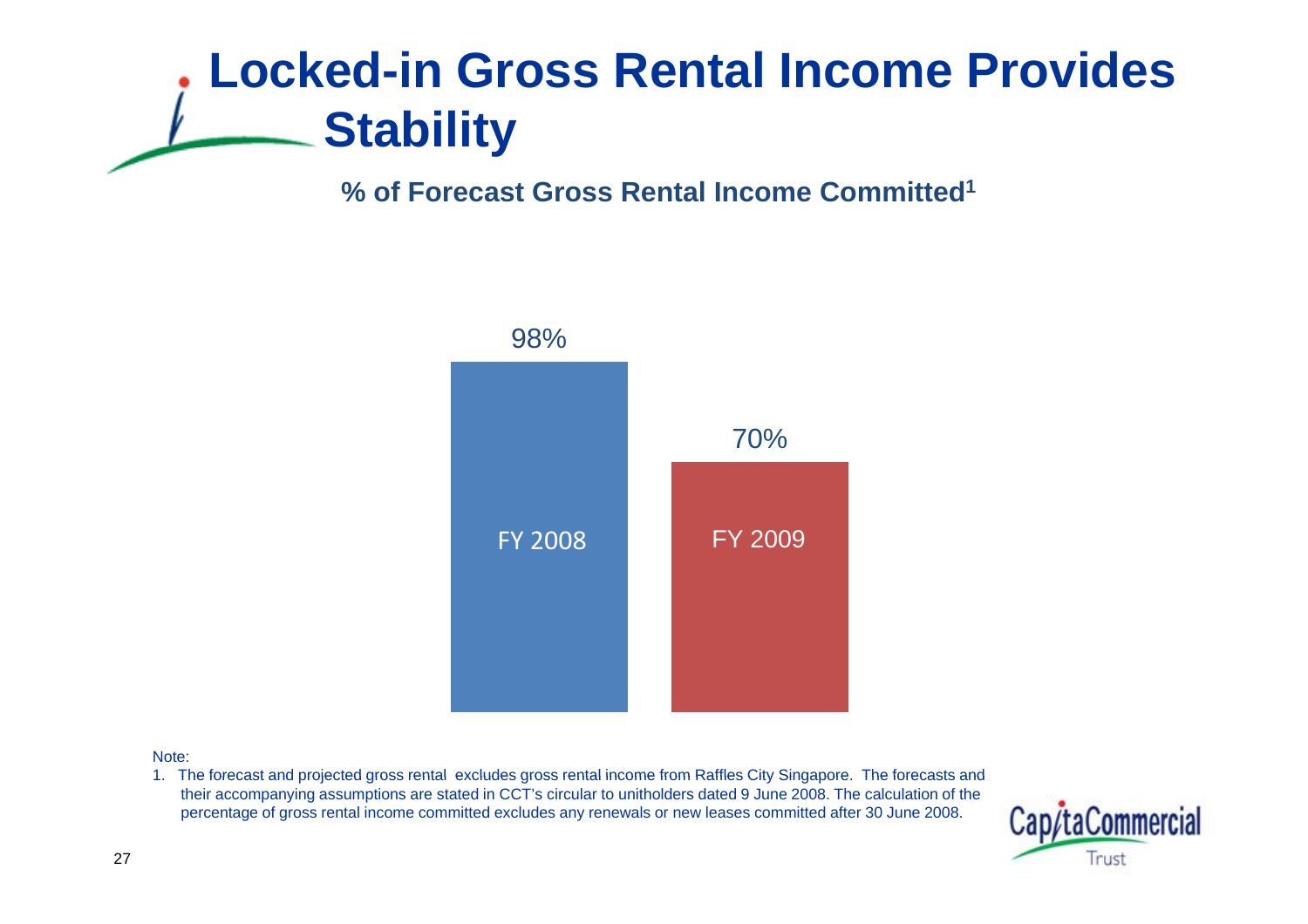

# **Resilient Office Market**

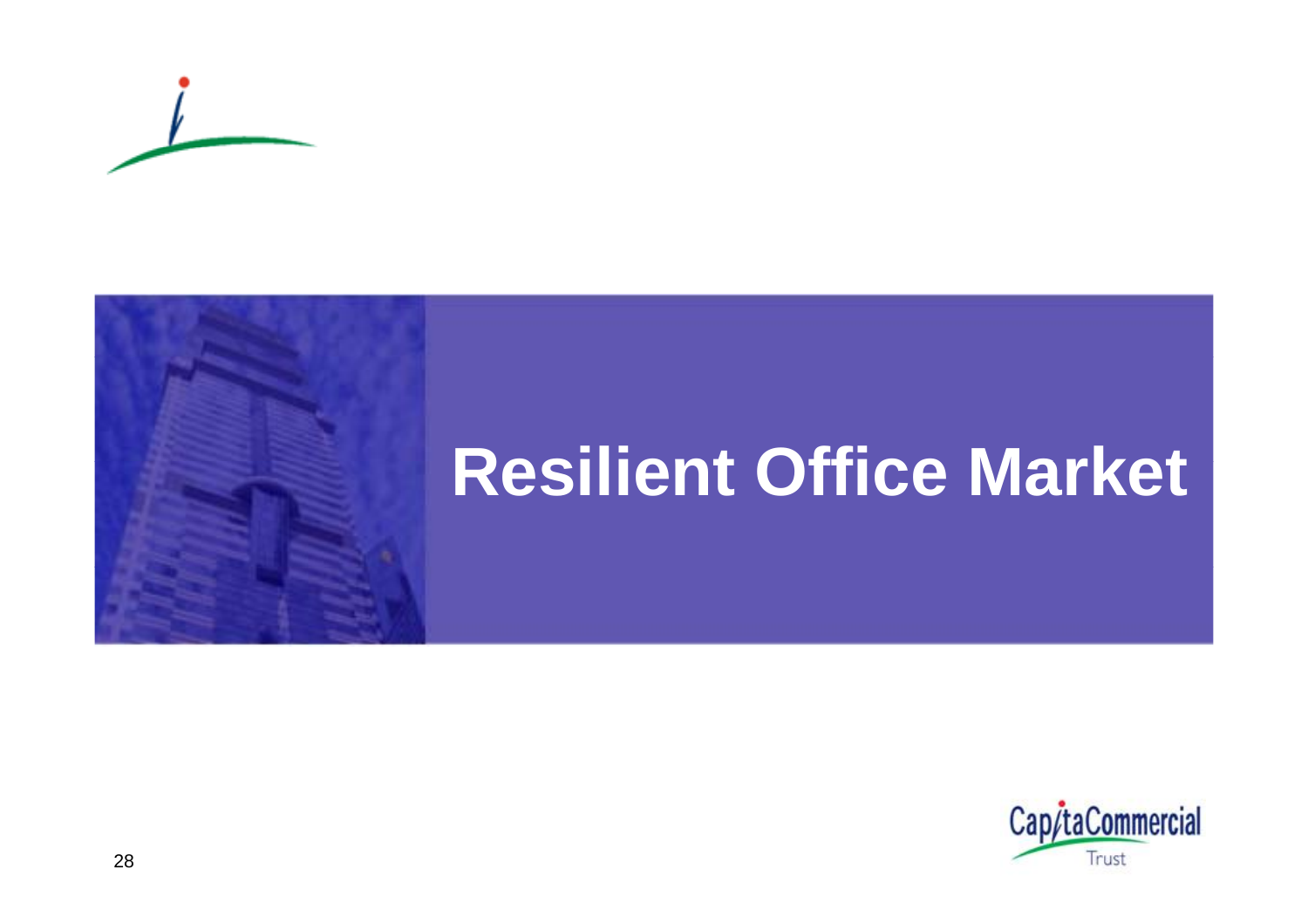#### **Singapore's Core Office is Under-Supplied com pared with the World's Major Financial Centres**



Source: UBS Global Real Estate Report dated 20 May 2008

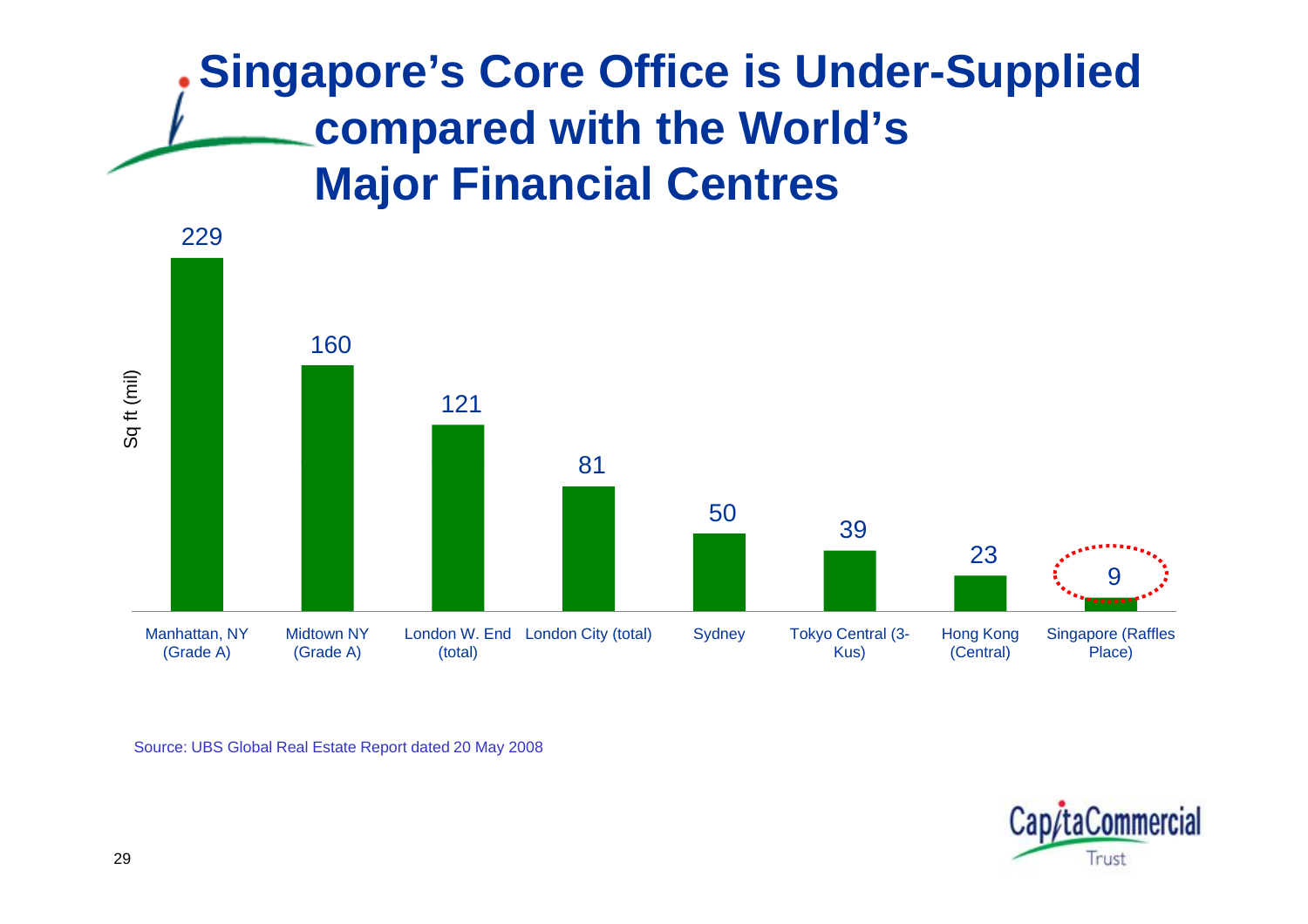### **Singapore Has Only 6.7 mil sq ft of Grade A Office**



- •• Singapore's Total Office Stock: 71 mil sq ft
- •**Total Private Office Stock: 56 mil sq ft (79%)**



Source: CBRE, May 2008. Note: Downtown Core covers Raffles Place, Marina Centre, Shenton Way and Marina Bay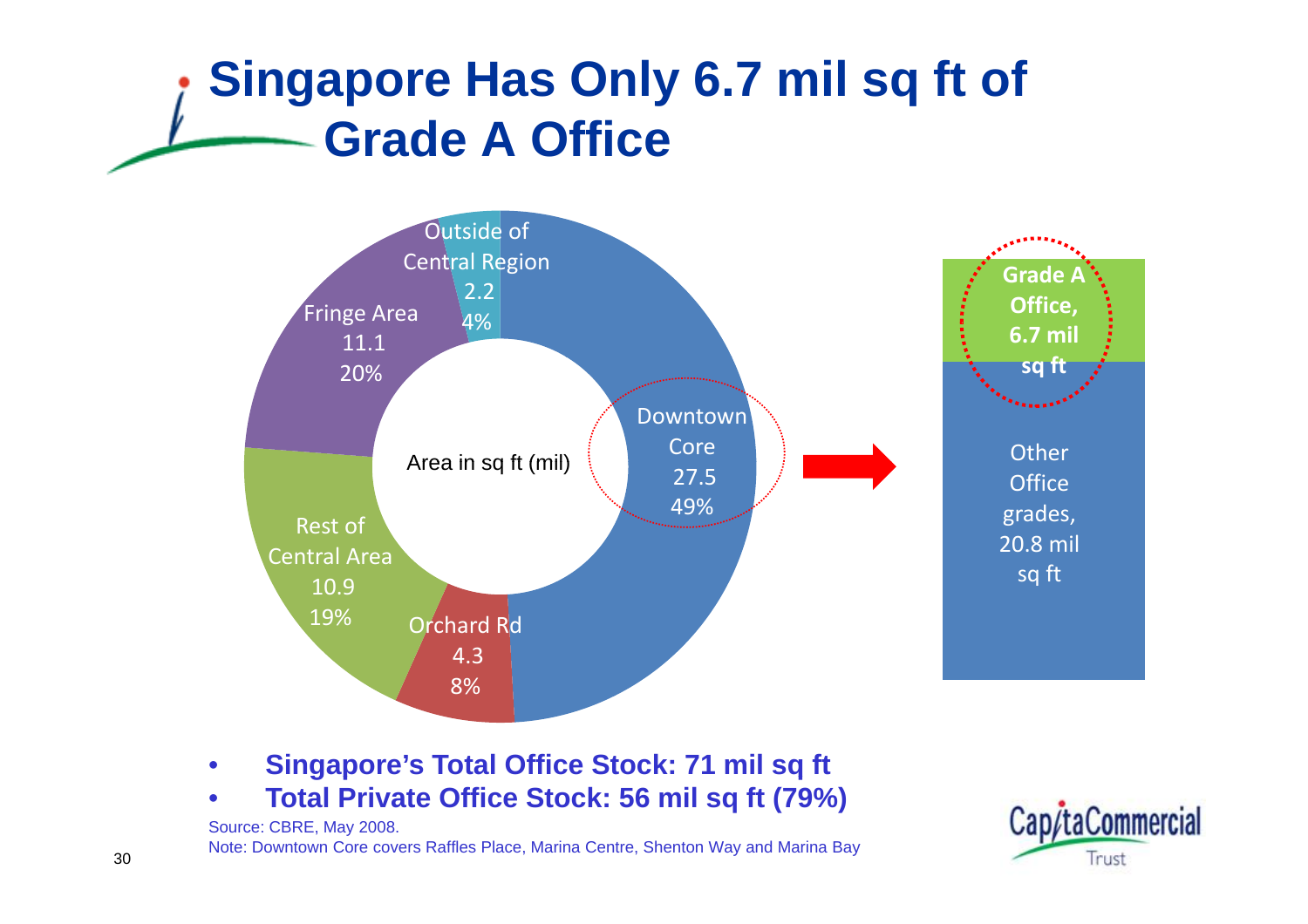#### **Growth in Financial Services & Insurance Occupiers Creates Demand for Grade A Office**

#### **Typical O f f G Off C Occupiers' Pro file o Grade A Office Buildings in CBD**





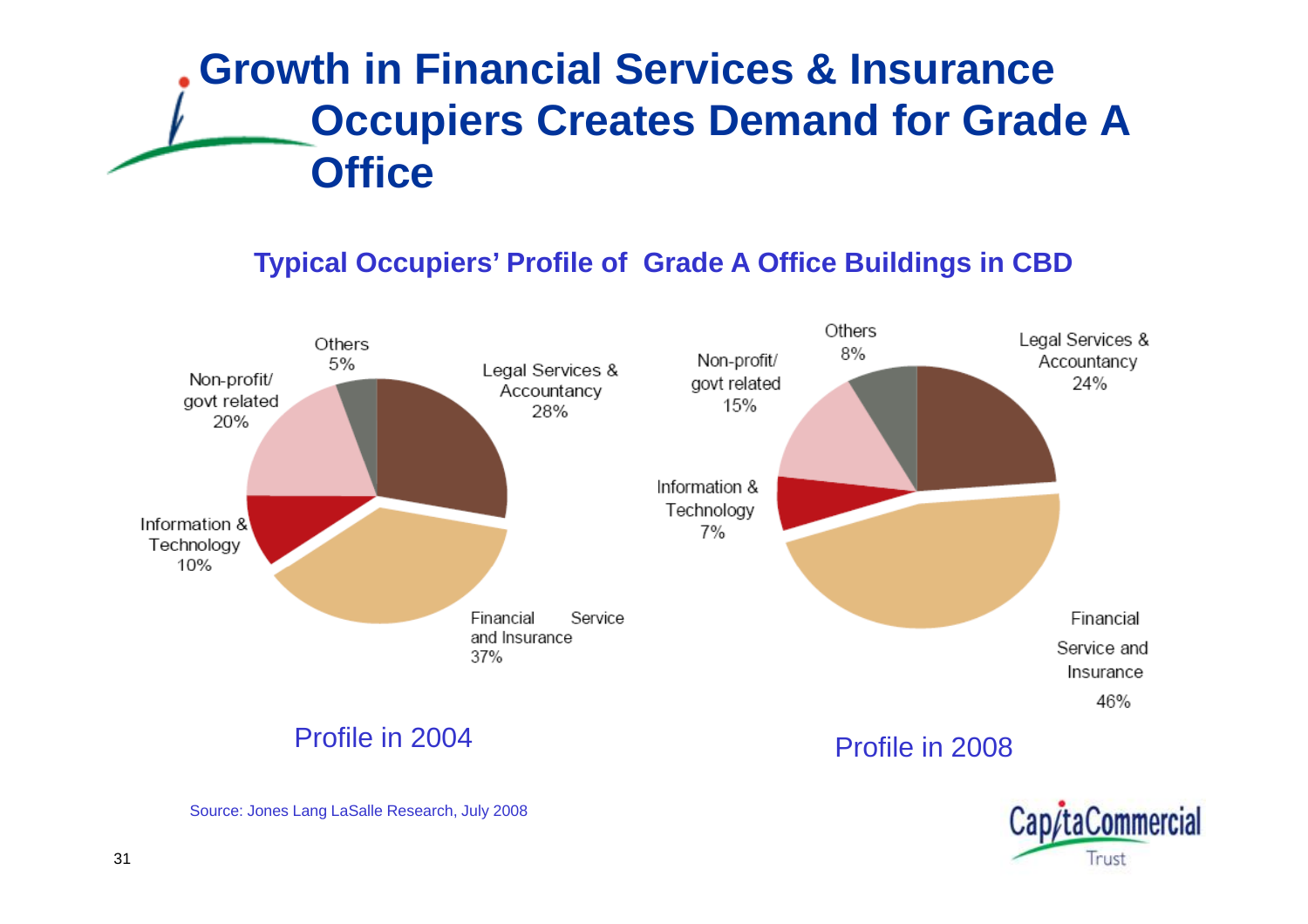#### **Average Annual Supply of 1.9 mil sq ft (2008 – 2012) is Lower Than Historical Average**

#### **Singapore private office space (Central Area) – demand and supply**



Source: URA, CBRE & CapitaLand Research (May 2008)

*Note: Central Area comprises 'The Downtown Core', 'Orchard' and 'Rest of Central Area'*

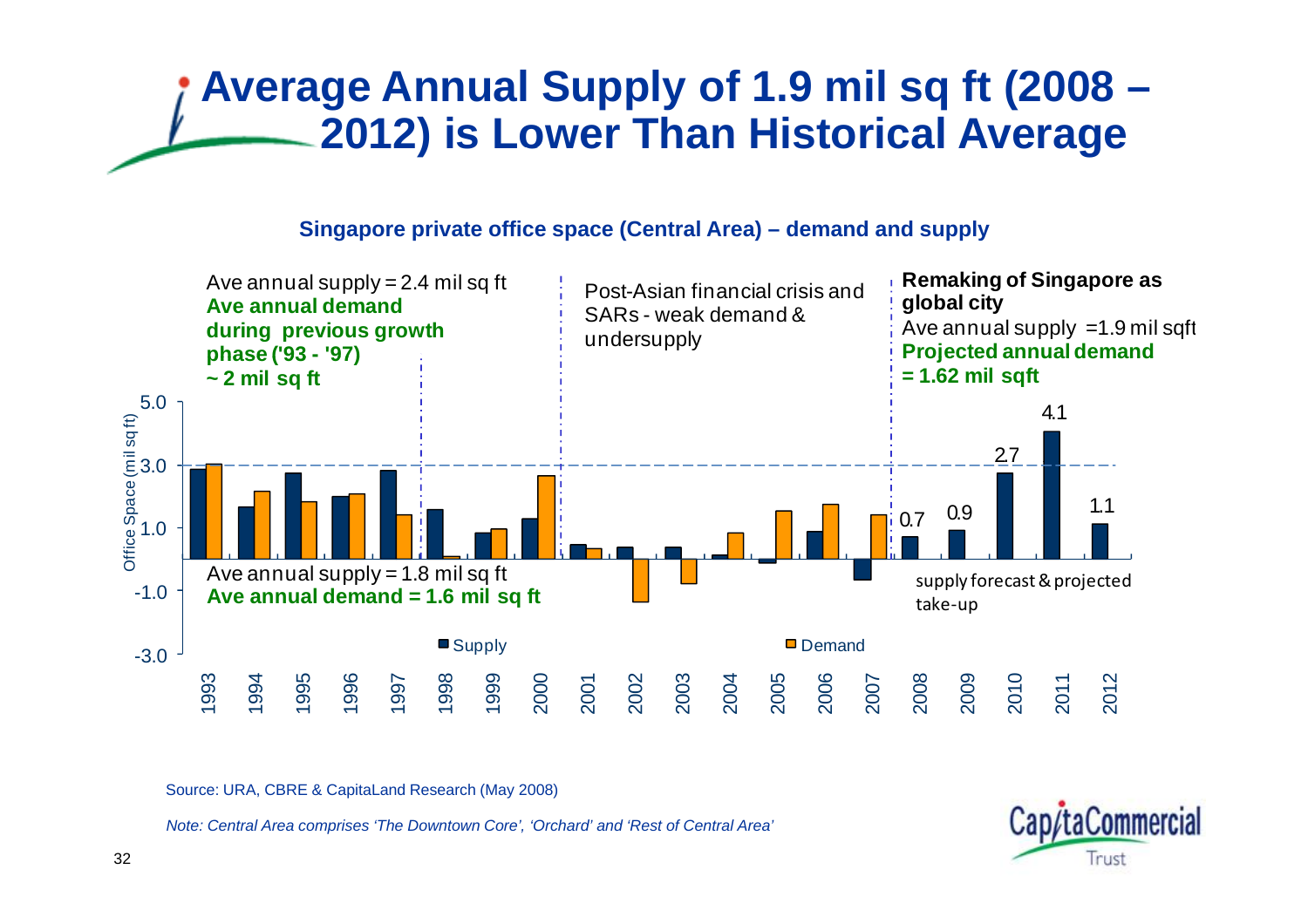#### **Firm Lease Commitments for MBFC 3 years ahead of buildings buildings' completion**

#### **Key Financial Institutions in Marina Bay Financial Centre**

| <b>Company</b>            | <b>Net Lettable Area (sqft)</b>             | <b>Phase</b>   | <b>Comments</b>                             |  |
|---------------------------|---------------------------------------------|----------------|---------------------------------------------|--|
| <b>Standard Chartered</b> | 508,298                                     | 1              | 85% or 24 floors in Tower 1                 |  |
| <b>Natixis</b>            | 65,000                                      | $\mathbf 1$    | 3 floors in Tower 1                         |  |
| <b>Wellington Inv Mgt</b> | 21,000                                      | 1              | 1 floor in Tower 1                          |  |
| Amex                      | 50,000                                      | $\mathbf 1$    | 2 floors in Tower 2                         |  |
| <b>Barclays</b>           | 100,000                                     | $\mathbf 1$    | 4 floors in Tower 2                         |  |
| <b>Pictet</b>             | 25,000                                      | 1              | Occupy Tower 2                              |  |
| <b>Icap</b>               | 35,000                                      | $\mathbf 1$    | Occupy Tower 2                              |  |
| <b>Others</b>             | 142,498                                     | 1              | $\blacksquare$                              |  |
| Phase 1                   |                                             |                | 946,796 (57% of MBFC Phase 1 NLA committed) |  |
| <b>DBS</b>                | 700,000                                     | $\overline{2}$ | 22 floors in Tower 3                        |  |
| Phase 2                   | 700,000 (56% of MBFC Phase 2 NLA committed) |                |                                             |  |
| <b>TOTAL</b>              | 1,646,796                                   |                |                                             |  |

1,646,796Sources: MBFC; BNP Paribas estimates and DTZ report in CCT's Unitholder Circular dated 9 June 2008

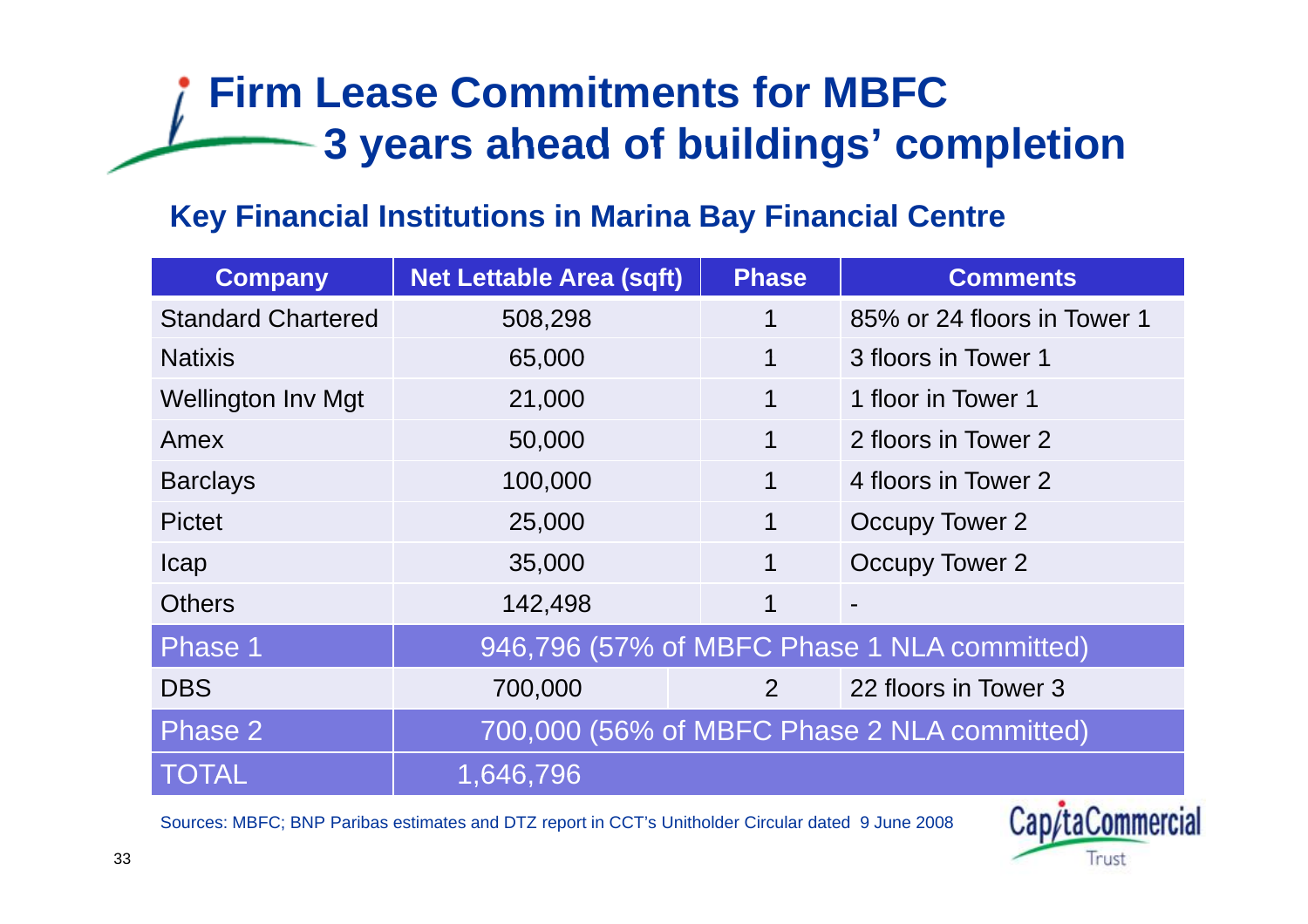### **Office Rents Expected to Remain Stable Throug 0 0 h 2 1**





Cap/taCommercial

Trust

Source: Extracted from the independent property market review by CBRE and DTZ in the Unitholder Circular dated 9 June 2008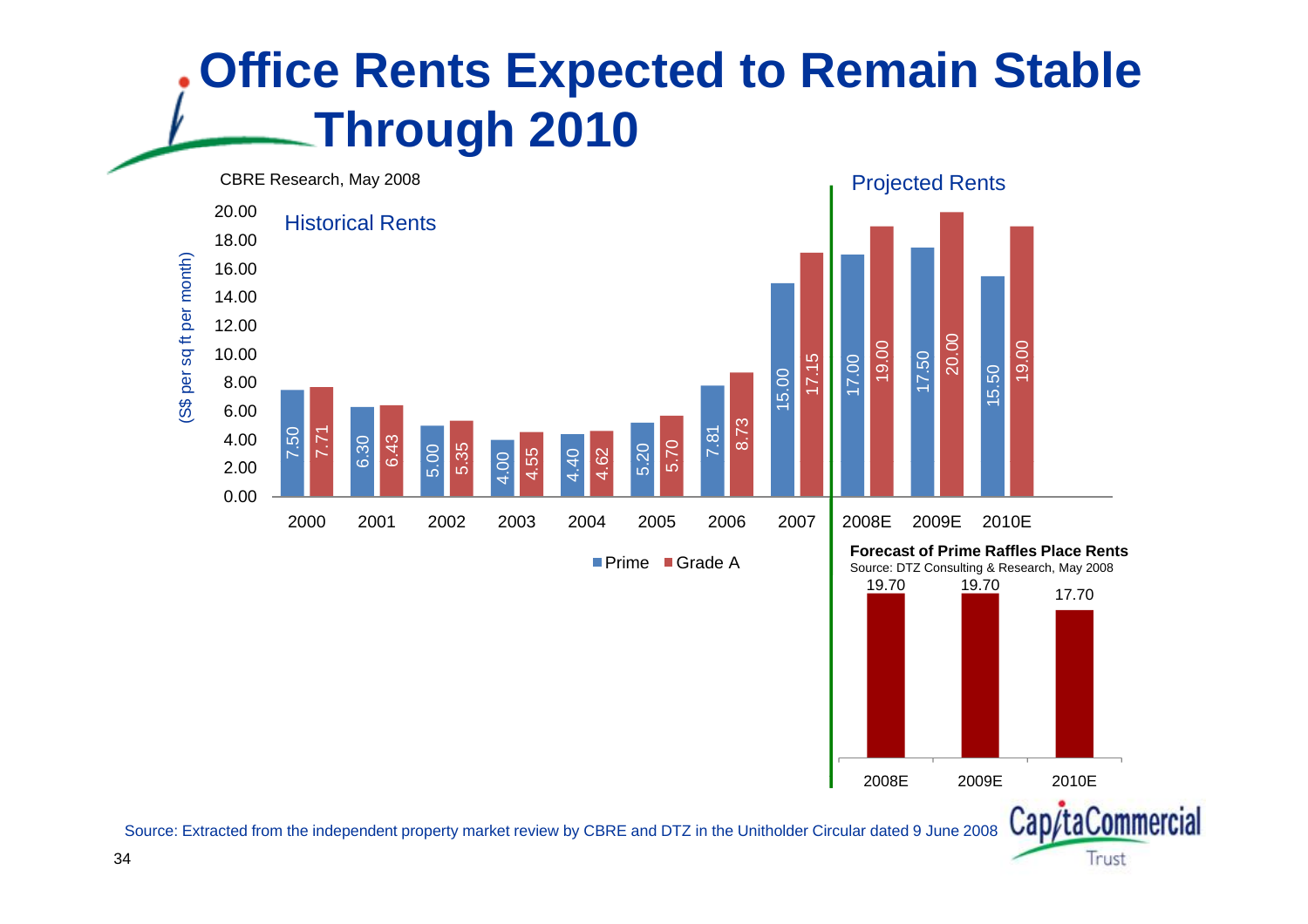



# **Summary**

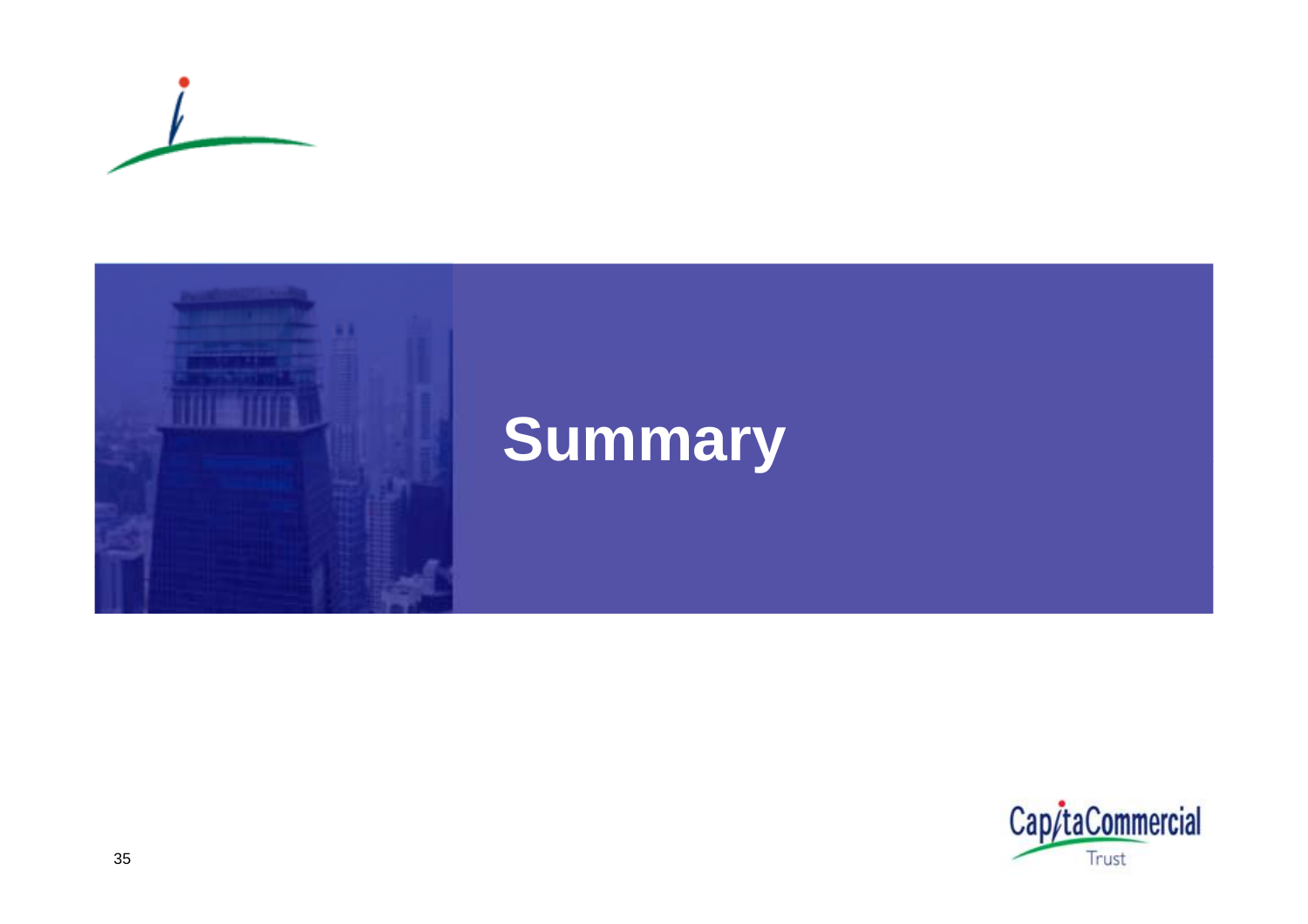## **Summary**

- Delivered higher 1H 2008 DPU of 5.19 cents
- Significant upside potential from strong rent reversions due to portfolio's below market rentals
- Already locked in about 98% and 70% of forecast gross rental income for 2008 and 2009 respectively (excluding Raffles City Singapore)
- Already working on several refinancing options for debt maturing next year and will finalise well ahead of debt maturity
- Income contribution from 1 George Street with effect from 11 July 2008

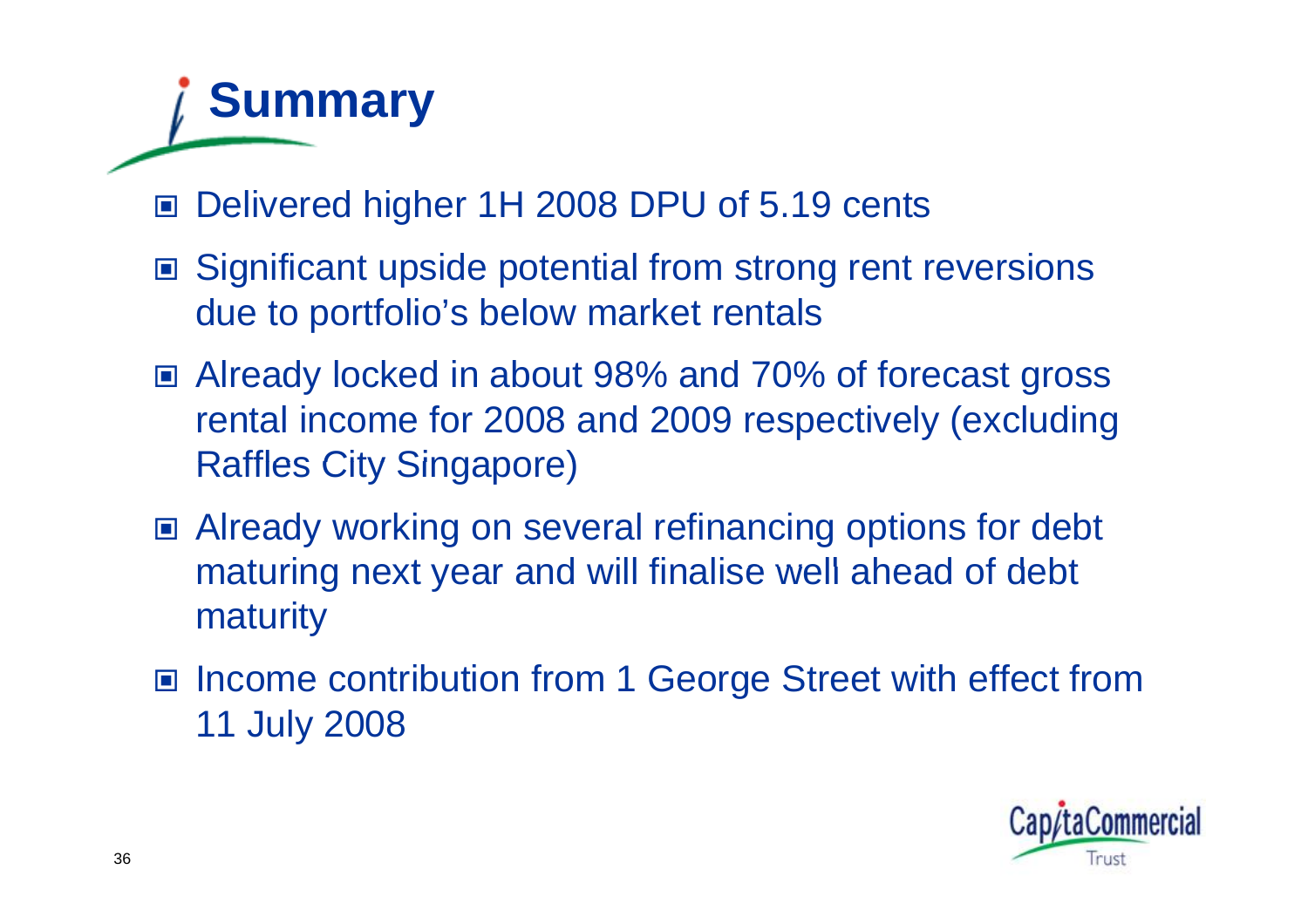



**C it C i l CapitaCommercialT t M t Li it d Trust Management Limited 39 Robinson Road#18-01 Robinson PointSingapore 068911 Tel: (65) 6536 1188 Fax: (65) 6533 6133 http://www cct com sg http://www.cct.com.sg**

**For enquiries, please contact: Ms Ho Mei Peng Head, Investor Relations & Communications Direct: (65) 6826 5586 Email: ho.meipeng@capitaland.com : . p g@ p .**

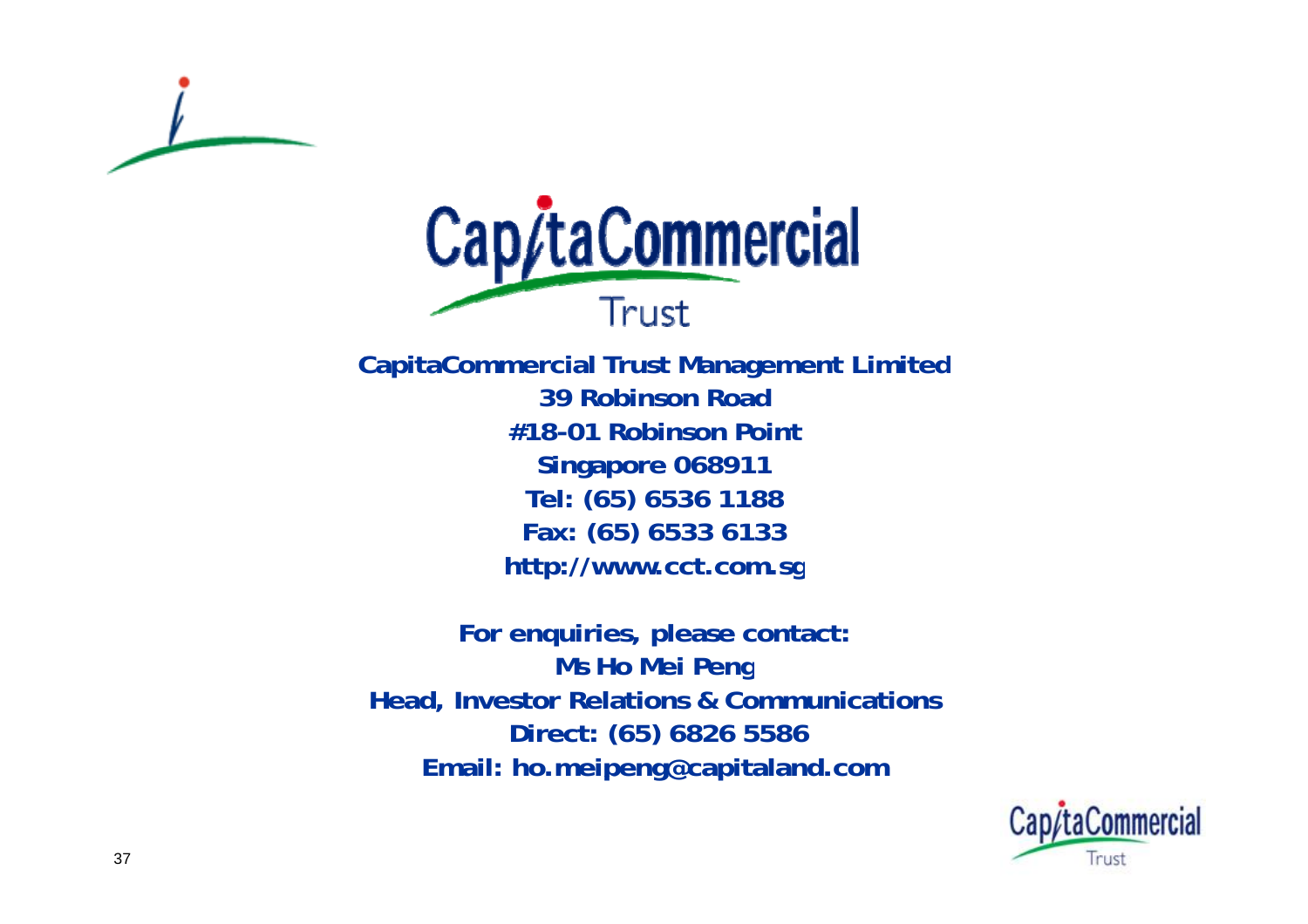

# **Supplementary Slides**

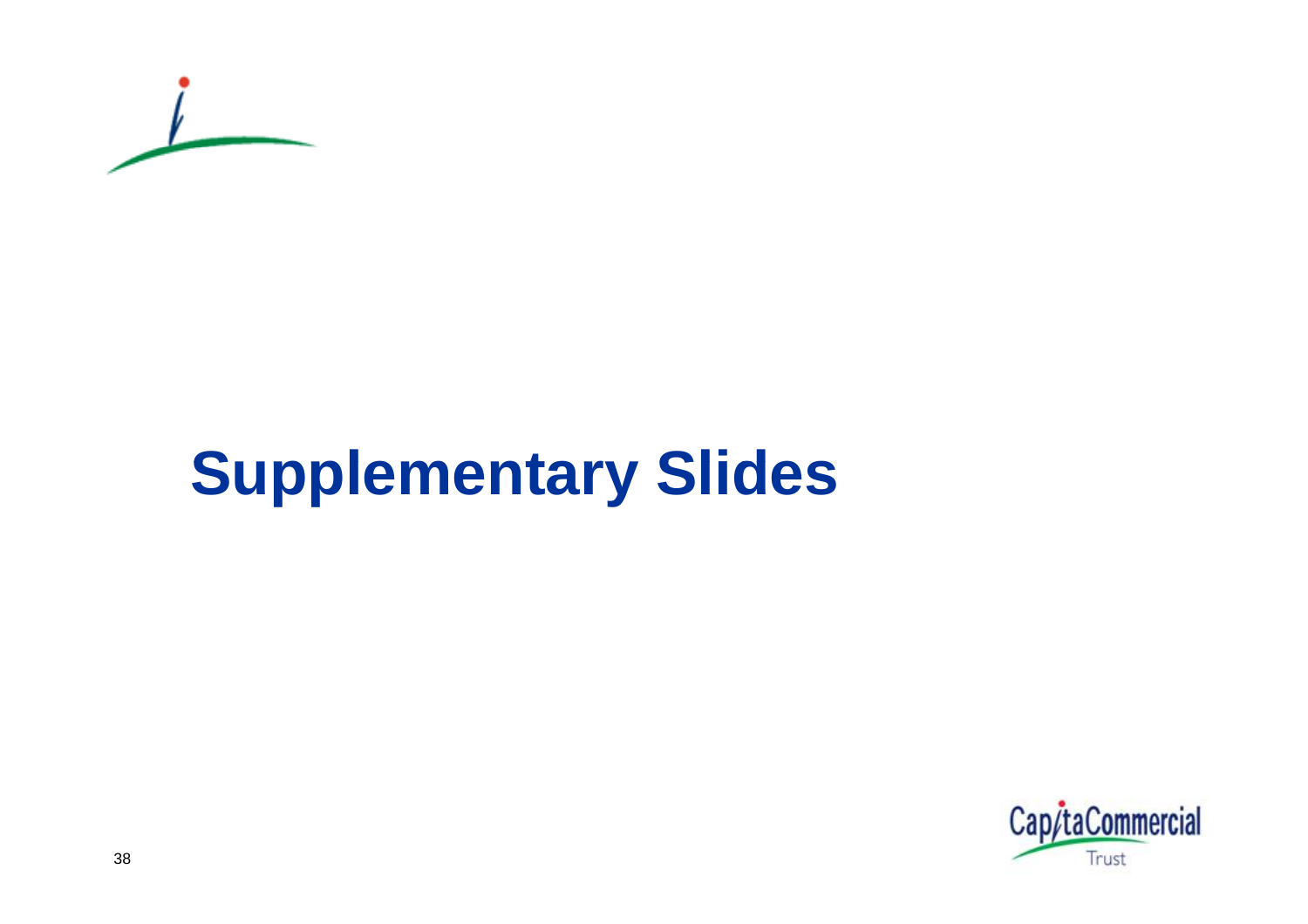### **Gross Revenue - By Asset**

| <b>Actual vs Forecast</b><br>1 Jan 08 to 30 Jun 08 |                                 |                                         |                                | 2Q 2008                         |
|----------------------------------------------------|---------------------------------|-----------------------------------------|--------------------------------|---------------------------------|
|                                                    | <b>Actual</b><br><b>S\$'000</b> | Forecast <sup>1</sup><br><b>S\$'000</b> | <b>Change</b><br>$\frac{9}{6}$ | <b>Actual</b><br><b>S\$'000</b> |
| <b>Capital Tower</b>                               | 24,561                          | 24,396                                  | 0.7                            | 12,382                          |
| <b>6 Battery Road</b>                              | 34,812                          | 34,751                                  | 0.2                            | 18,353                          |
| <b>HSBC Building</b>                               | 4,416                           | 4,415                                   | 0.0                            | 2,232                           |
| <b>Starhub Centre</b>                              | 7,124                           | 7,027                                   | 1.4                            | 3,777                           |
| <b>Robinson Point</b>                              | 4,355                           | 4,254                                   | 2.4                            | 2,343                           |
| <b>Bugis Village</b>                               | 4,953                           | 4,859                                   | 1.9                            | 2,491                           |
| <b>Golden Shoe Car Park</b>                        | 5,466                           | 5,473                                   | (0.1)                          | 2,738                           |
| <b>Market Street Car Park</b>                      | 2,475                           | 2,287                                   | 8.2                            | 1,135                           |
| <b>Sub-Total</b>                                   | 88,162                          | 87,462                                  | 0.8                            | 45,451                          |
| 60% Interest in RCS                                | 57,423                          | 56,660                                  | 1.3                            | 28,938                          |
| <b>Gross Revenue</b>                               | 145,585                         | 144,122                                 | 1.0                            | 74,389                          |

Note:

1. The forecast is based on management's forecast for the period 1 January 2008 to 30 June 2008. This, together with the forecast for the period 1 July 2008 to 31 December 2008, is the forecast shown in the CCT Circular to Unitholders dated 9 June 2008 for the acquisition of 1 George Street.